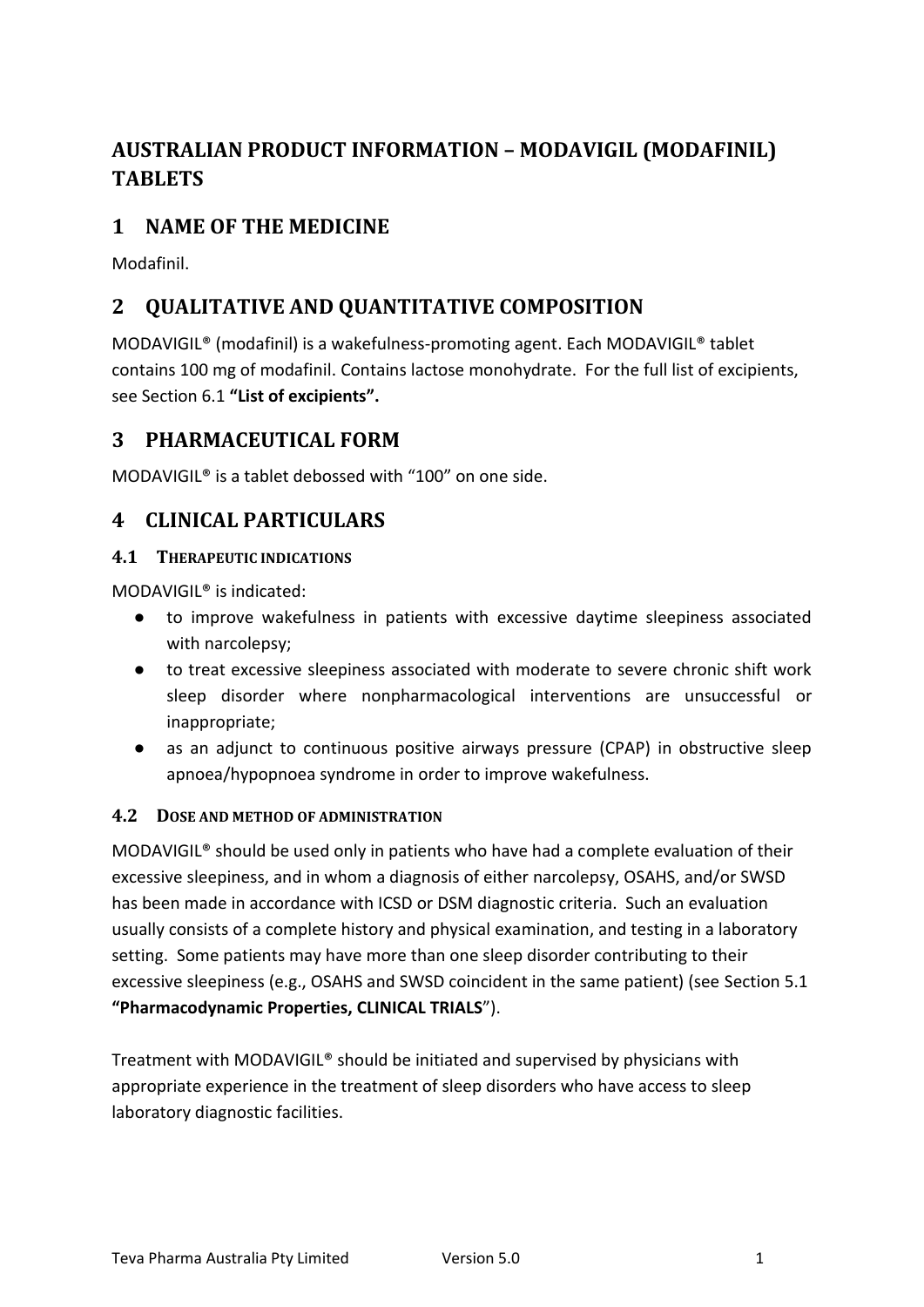### MODAVIGIL® is for oral administration.

### **Narcolepsy**

The dose of MODAVIGIL® is 200 to 400 mg/day, given as a single dose in the morning, or as two divided doses, in the morning and at noon. Tablets should be swallowed whole. Doses of 400 mg/day have been well tolerated, but there is no statistically significant evidence that this dose confers additional benefit beyond that of the 200 mg dose.

For patients who require more than 200 mg/day, the dose should be increased, to a maximum of 400 mg/day, in increments of 100 mg as needed and tolerated.

#### **Obstructive Sleep Apnoea/Hypopnoea Syndrome**

In OSAHS, MODAVIGIL® is indicated as an adjunct to continuous positive airway pressure (CPAP). A maximal effort to treat with CPAP for an adequate period of time should be made prior to initiating MODAVIGIL®. If MODAVIGIL® is used adjunctively with CPAP, the encouragement of and periodic assessment of CPAP compliance is necessary.

The dose of MODAVIGIL® is 200 to 400 mg/day, given as a single dose in the morning, or as two divided doses, in the morning and at noon. Tablets should be swallowed whole.

Doses of 400 mg/day have been well tolerated, but there is no statistically significant evidence that this dose confers additional benefit beyond that of the 200 mg dose.

For patients who require more than 200 mg/day, the dose should be increased, to a maximum of 400 mg/day, in increments of 100 mg as needed and tolerated.

# **Moderate to Severe Chronic Shift Work Sleep Disorder**

The recommended daily dose is 200mg. MODAVIGIL® should be taken as a single dose approximately 1 hour prior to the start of the work shift. Tablets should be swallowed whole.

#### **Dosing in Special Populations**

In patients with severe hepatic impairment, the dose of MODAVIGIL® should be reduced to one-half of that recommended for patients with normal hepatic function (see Section 4.4 **"SPECIAL WARNINGS AND PRECAUTIONS FOR USE"**).

There is inadequate information to determine safety and efficacy of MODAVIGIL® dosing in patients with severe renal impairment (see Section 4.4 **"SPECIAL WARNINGS AND PRECAUTIONS FOR USE"**).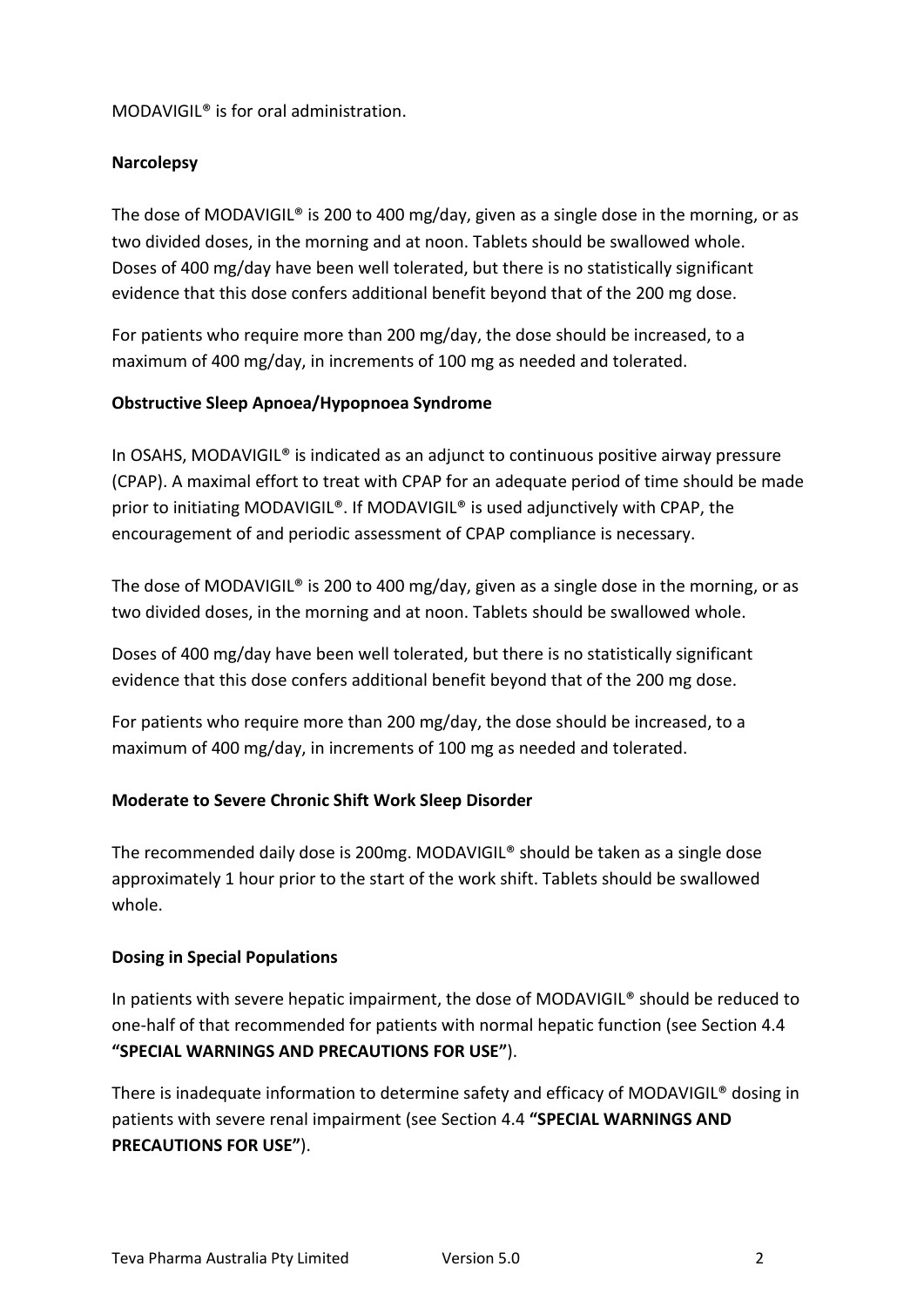In elderly patients, elimination of MODAVIGIL® and its metabolites may be reduced as a consequence of aging. Therefore, consideration should be given to the use of lower doses in this population (Section 4.4 **"SPECIAL WARNINGS AND PRECAUTIONS FOR USE"**)

# **4.3 CONTRAINDICATIONS**

- Hypersensitivity to modafinil or any other component of the product.
- Patients who are pregnant or may become pregnant.

# **4.4 SPECIAL WARNINGS AND PRECAUTIONS FOR USE**

# **General**

Although modafinil has not been shown to produce functional impairment, any drug affecting the CNS may alter judgment, thinking or motor skills. Patients with major anxiety should only receive treatment with MODAVIGIL® in a specialist unit.

If a hypersensitivity reaction is suspected, MODAVIGIL®treatment should be discontinued.

In patients with obstructive sleep apnoea/hypopnoea syndrome, the underlying condition and any associated cardiovascular pathology should be monitored.

Patients should be advised that MODAVIGIL® is not a replacement for sleep and good sleep hygiene should be maintained.

# **Serious Skin Rash, including Stevens-Johnson Syndrome**

Serious rash requiring hospitalization and discontinuation of treatment has been reported in adults and children in association with the use of modafinil.

Modafinil is not approved for use in pediatric patients for any indication.

In clinical trials of modafinil, the incidence of rash resulting in discontinuation was approximately 0.8% (13 per 1,585) in pediatric patients (age <17 years); these rashes included 1 case of possible Stevens-Johnson Syndrome (SJS) and 1 case of apparent multiorgan hypersensitivity reaction. Several of the cases were associated with fever and other abnormalities (e.g., vomiting, leukopenia). The median time to rash that resulted in discontinuation was 13 days. No such cases were observed among 380 pediatric patients who received placebo. No serious skin rashes have been reported in adult clinical trials (0 per 4,264) of modafinil.

Rare cases of serious or life-threatening rash, including SJS, Toxic Epidermal Necrolysis (TEN), and Drug Rash with Eosinophilia and Systemic Symptoms (DRESS) have been reported in adults and children in worldwide post-marketing experience (see Section 4.8 "**ADVERSE EFFECTS, (UNDESIRABLE EFFECTS), "Post Marketing Experience"**). The reporting rate of TEN and SJS associated with modafinil use, which is generally accepted to be an underestimate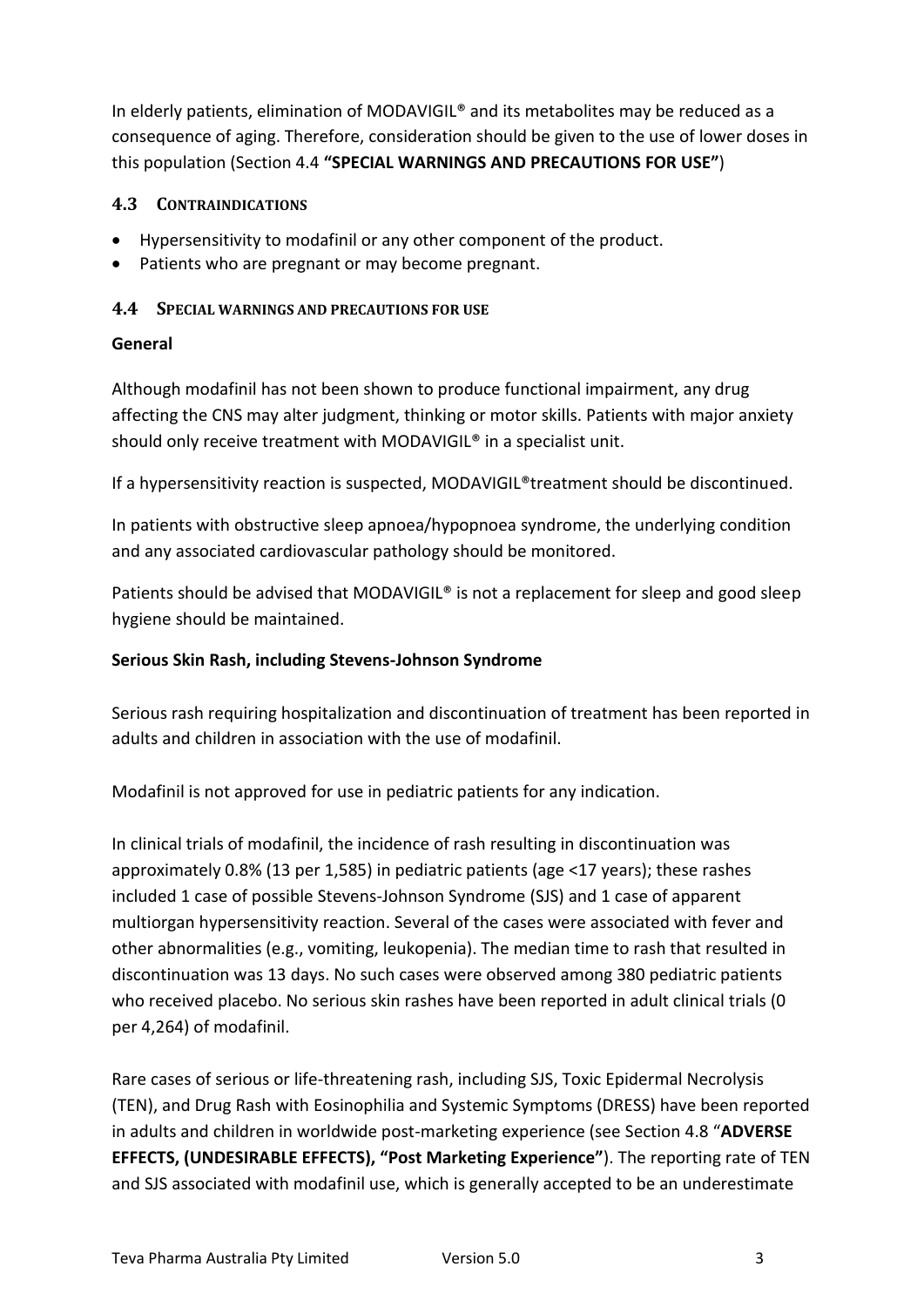due to underreporting, exceeds the background incidence rate. Estimates of the background incidence rate for these serious skin reactions in the general population range between 1 to 2 cases per million-person years.

While little is known about factors that can predict the risk of occurrence or the severity of rash associated with modafinil, the risk may increase with higher doses. Nearly all cases of serious rash associated with modafinil occurred within 1 to 5 weeks after treatment initiation. However, isolated cases have been reported after prolonged treatment (e.g., 3 months). Accordingly, duration of therapy cannot be relied upon as a means to predict the potential risk heralded by the first appearance of a rash.

Although benign rashes also occur with modafinil, it is not possible to reliably predict which rashes will prove to be serious. Accordingly, modafinil should ordinarily be discontinued at the first sign of rash, unless the rash is clearly not drug-related. Discontinuation of treatment may not prevent a rash from becoming life-threatening or permanently disabling or disfiguring.

# **Multi-organ Hypersensitivity Reactions**

Multi-organ hypersensitivity reactions have occurred in close temporal association to the initiation of modafinil. Although there have only been a limited number of reports, multiorgan hypersensitivity reactions may result in hospitalization or be life-threatening. There are no factors that are known to predict the risk of occurrence or the severity of multi-organ hypersensitivity reactions associated with modafinil. Signs and symptoms of these reactions were diverse; however, patients typically, although not exclusively, presented with fever and rash associated with other organ system involvement. Other associated manifestations included myocarditis, hepatitis, liver function test abnormalities, haematological abnormalities (e.g., eosinophilia, leukopenia, thrombocytopenia), pruritus, and asthenia. Because multi-organ hypersensitivity is variable in its expression, other organ system symptoms and signs, not noted here, may occur.

If a multi-organ hypersensitivity reaction is suspected, MODAVIGIL® should be discontinued and not restarted. Although there are no case reports to indicate cross-sensitivity with other drugs that produce this syndrome, the experience with drugs associated with multi-organ hypersensitivity would indicate this to be a possibility.

# **Psychiatric Symptoms and Disorders**

Psychiatric adverse experiences have been reported in patients treated with modafinil in clinical trials and from post-marketing experience. Patients should be monitored for the development of *de novo* psychiatric disorders or exacerbation of pre-existing psychiatric disorders at every adjustment of dose and regularly during treatment. If psychiatric symptoms develop in association with modafinil treatment, discontinuation of modafinil may be required. Caution should be exercised in giving modafinil to patients with a history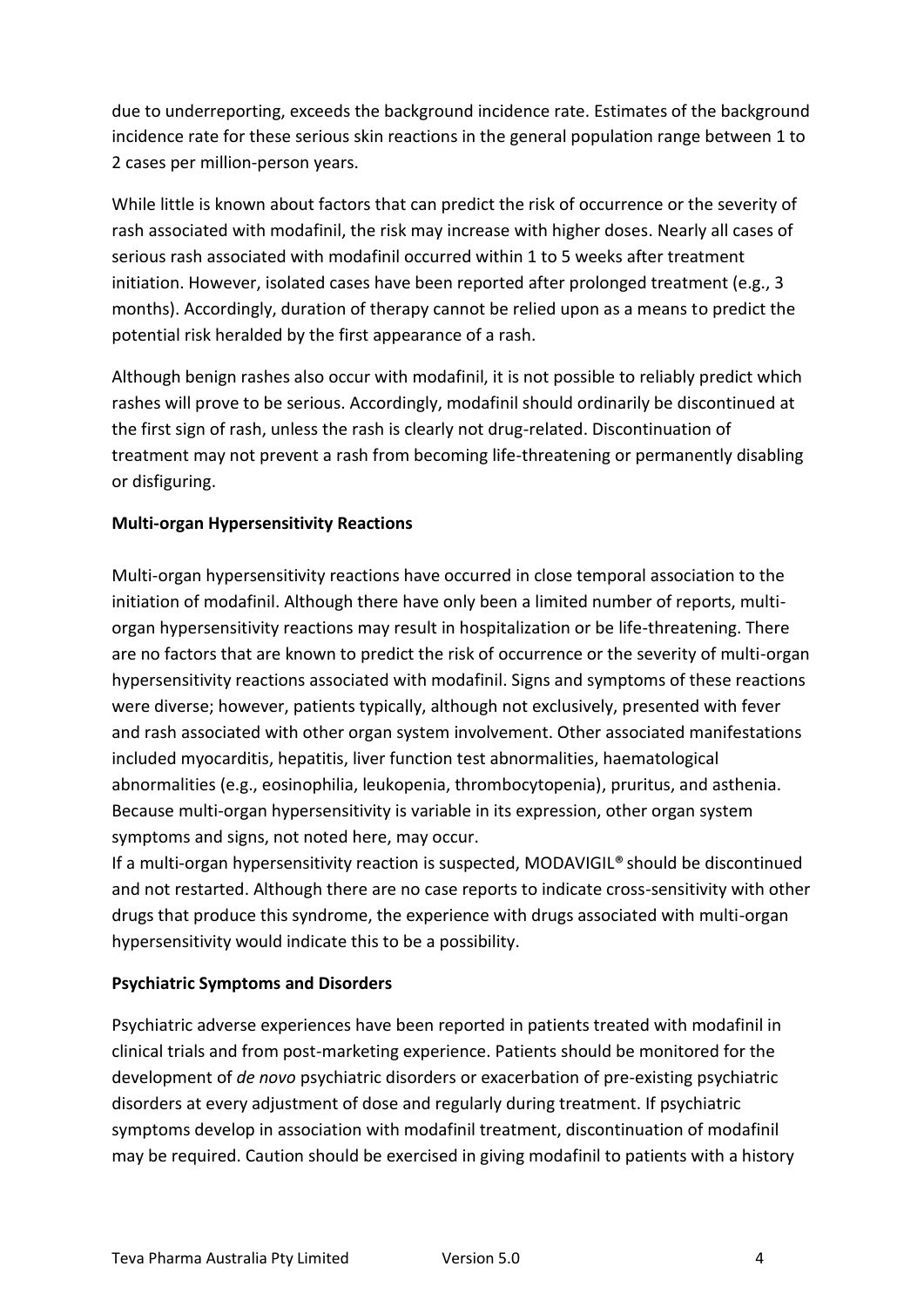of psychiatric disorders including psychosis, depression, mania, major anxiety, agitation, insomnia or substance abuse.

# **Aggressive or hostile behaviour**

The onset or worsening of aggressive or hostile behaviour has been reported in patients treated with modafinil. Patients treated with modafinil should be carefully monitored for the appearance or worsening of aggressive or hostile behaviour. If symptoms occur, modafinil should be discontinued.

# **Suicidal ideation and suicide-related behaviour**

Suicidal ideation and suicide-related behaviour (including suicide attempts) have been reported in patients treated with modafinil. Patients treated with modafinil should be carefully monitored for the appearance or worsening of suicidal thinking and/or suiciderelated behaviour. If suicide-related symptoms develop in association with modafinil, treatment should be discontinued.

# **Psychotic or manic symptoms**

The onset or worsening of psychotic symptoms or manic symptoms (including hallucinations, delusions, agitation or mania) has been reported in patients treated with modafinil. Patients treated with modafinil should be carefully monitored for the appearance or worsening of psychotic or manic symptoms. If psychotic or manic symptoms occur, modafinil should be discontinued.

# **Bipolar disorders**

Care should be taken in using modafinil in patients with co-morbid bipolar disorder because of concern for possible precipitation of a mixed/manic episode in such patients.

# **Depression**

The onset of depression or the aggravation of underlying depressive disorder has been reported in patients treated with modafinil. Patients treated with modafinil should be carefully monitored for the appearance of or worsening of depression.

# **Anxiety**

The onset or worsening of anxiety has been reported in patients treated. Anxiety and nervousness are adverse events that appear to be closely dose related.

# **Cardiovascular System**

In hypertensive patients, blood pressure should be adequately controlled before initiating treatment with modafinil and monitored regularly during treatment. Blood pressure, heart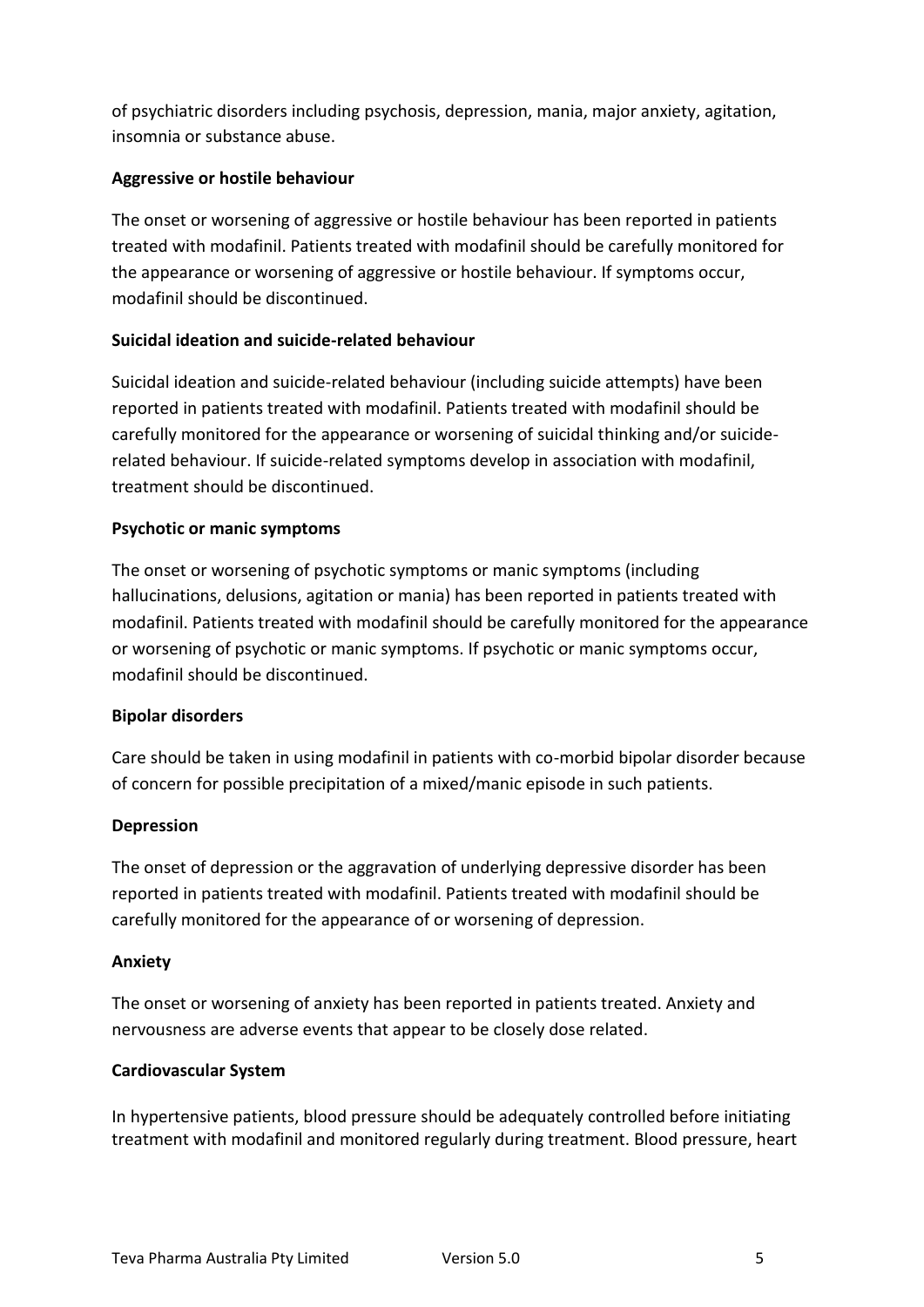rate and general cardiovascular status should be monitored in all patients during treatment with MODAVIGIL®.

In clinical studies of MODAVIGIL®, signs and symptoms including chest pain, palpitations, dyspnoea and transient ischemic T-wave changes on ECG were observed in three subjects in association with mitral valve prolapse or left ventricular hypertrophy. It is recommended that MODAVIGIL® not be used in patients with a history of left ventricular hypertrophy or ischaemic ECG changes, chest pain, arrhythmia or other clinically significant manifestations of mitral valve prolapse in association with CNS stimulant use.

The safety of MODAVIGIL® has not been established in patients with coronary artery disease, a recent history of myocardial infarction or unstable angina. Patients with these conditions were not included in the controlled clinical trials. Post marketing adverse events of ischaemic heart disease have been reported in patients with and without a history of cardiovascular disease while being treated with MODAVIGIL®. The risks of using MODAVIGIL® in patients with coronary artery disease, a recent history of myocardial infarction or unstable angina should be carefully weighed against the potential therapeutic benefit. It is recommended that such patients receive further specialist evaluation before MODAVIGIL® treatment is considered.

Postmarketing adverse events of cardiac arrhythmia, such as atrial fibrillation and premature ventricular contractions, have been reported in patients treated with MODAVIGIL®. In some of these cases there was a close temporal association to the use of MODAVIGIL®, a resolution of the arrhythmia upon drug discontinuation and, in a few cases, a recurrence of arrhythmia after MODAVIGIL<sup>®</sup> rechallenge. It is recommended that patients have an ECG before MODAVIGIL® is initiated. Patients with abnormal findings should receive further specialist evaluation before MODAVIGIL® treatment is considered.

# **Dose Dependency and adverse effects**

The development of skin and hypersensitivity reactions, central nervous system, psychiatric and cardiovascular system adverse reactions appear to be related to higher doses of modafinil. Cardiovascular and central nervous system adverse reactions increase significantly after a total daily dose of more than 400 mg. Always start at the lowest recommended dose (see Section 4.2 **"DOSE AND METHOD OF ADMINISTRATION"**).

# **Patients (Women) Using Contraception**

Based on post-marketing reports, modafinil may cause fetal harm and is contraindicated in women who are pregnant or may become pregnant (see Section 4.3 CONTRAINDICATIONS and Section 4.6 FERTILITY, PREGNANCY AND LACTATION). Females of reproductive potential should have a negative pregnancy test within a week prior to starting treatment with modafinil.

Sexually active women of child-bearing potential should be established on a contraceptive program before taking MODAVIGIL®. The effectiveness of steroidal contraceptives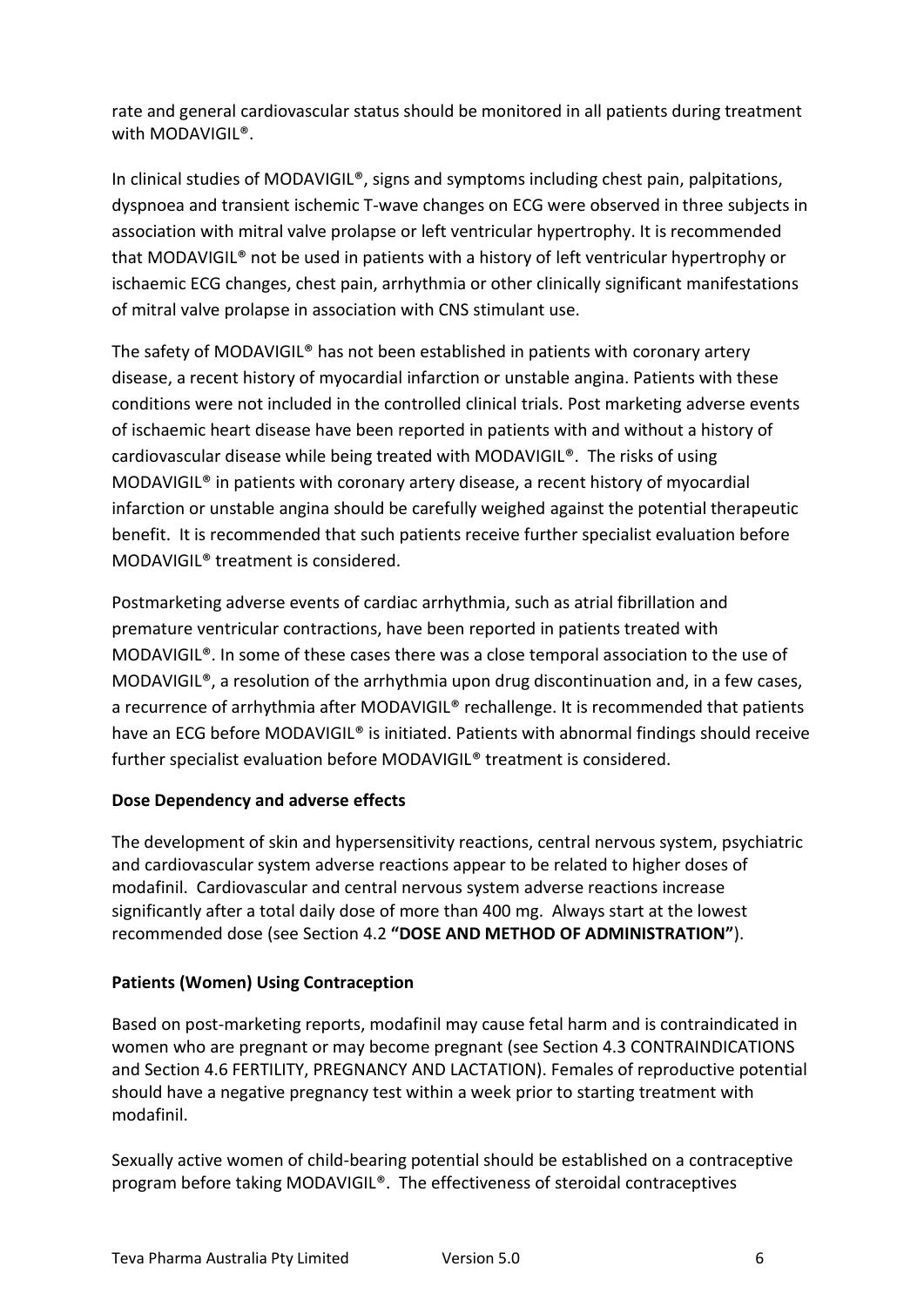(including the contraceptive pill, implants, injectables and hormone releasing intrauterine devices [IUDs]) may be reduced when used with MODAVIGIL® and after discontinuation of MODAVIGIL® therapy due to the enzyme induction activity of MODAVIGIL®. Alternative or concomitant methods of contraception are recommended for patients treated with MODAVIGIL®, and for two months after discontinuation of treatment (see Section 4.5 **"INTERACTIONS WITH OTHER MEDICINES AND OTHER FORMS OF INTERACTIONS"**).

# **Abuse and Dependence Potential**

In addition to its wakefulness-promoting effect and increased locomotor activity in animals, in humans, MODAVIGIL® may produce psychoactive and euphoric effects, alterations in mood, perception, thinking and feelings. In *in vitro* binding studies, modafinil binds with low affinity to the dopamine reuptake site and causes an increase in extracellular dopamine, but no increase in dopamine release. Modafinil is reinforcing, as evidenced by its selfadministration in monkeys previously trained to self-administer cocaine. In some studies, modafinil was also partially discriminated as stimulant-like. Caution should be exercised in administering modafinil to patients with history of alcohol, drug or illicit substance abuse. Patients with such history should be monitored for signs of misuse or abuse (e.g. increasing the recommended dosage).

Withdrawal: In one US Phase 3 clinical trial of nine weeks of MODAVIGIL<sup>®</sup> use, the effects of modafinil cessation were monitored for 14 days. No specific symptoms of withdrawal were observed during the 14 days; however, sleepiness returned in patients with narcolepsy.

# **Use in hepatic impairment**

Hepatic Impairment: The dose of MODAVIGIL® should be reduced by half in patients with severe hepatic impairment (see Section 4.2 **"DOSE AND METHOD OF ADMINISTRATION"**).

# **Use in renal impairment**

In a single-dose 200 mg modafinil study, severe chronic renal failure (creatinine clearance  $\leq$ 20 mL/min) did not significantly influence the pharmacokinetics of modafinil, but exposure to modafinil acid (an inactive metabolite) was increased 9-fold (Section 4.2 **"DOSE AND METHOD OF ADMINISTRATION"**).

# **Use in the elderly**

There are no satisfactory data on the safety and efficacy of MODAVIGIL<sup>®</sup> in patients  $\geq 65$ years of age. The clearance of modafinil may be reduced in the elderly (Section 4.2 **"DOSE AND METHOD OF ADMINISTRATION"**).

# **Paediatric use**

The efficacy and safety of MODAVIGIL<sup>®</sup> in this age group has not been established. MODAVIGIL® is not approved for use in paediatric patients for any indication. The use of MODAVIGIL® in this age group is not recommended. Neuropsychiatric and serious skin reactions have been reported in children and adolescents treated with MODAVIGIL®.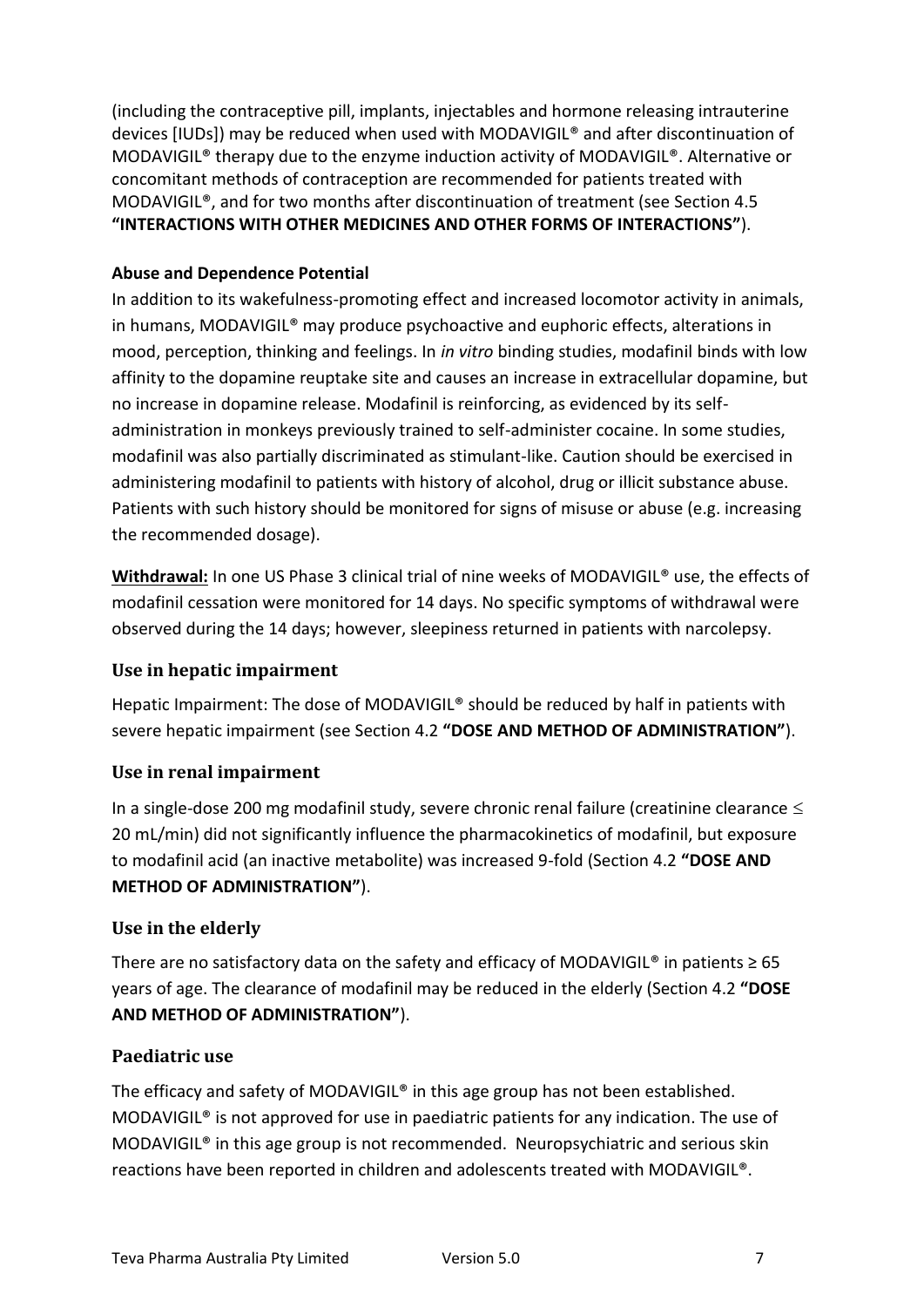# **Effects on laboratory tests**

No data available.

### **4.5 INTERACTIONS WITH OTHER MEDICINES AND OTHER FORMS OF INTERACTIONS**

#### **CNS Active Drugs**

Methylphenidate – The absorption of MODAVIGIL® may be delayed by approximately one hour when co-administered with methylphenidate.

Clomipramine – The coadministration of a single dose of clomipramine (50 mg) on the first three days of treatment with modafinil (200 mg/day) in healthy volunteers did not show an effect on the pharmacokinetics of either drug. However, one incident of increased levels of clomipramine and its active metabolite desmethylclomipramine has been reported in a CYP2D6 poor metabolizer with narcolepsy during treatment with modafinil. (See **"Potential Interactions with Drugs That Inhibit or are Metabolised by Cytochrome P-450 Isoenzymes and Other Hepatic Enzymes").**

Triazolam – In healthy, female volunteers, who were receiving long-term treatment with ethinyl estradiol, the co-administration of two single doses of 0.125 mg of triazolam (one administered before and the other at the end of treatment) with modafinil (200 mg for seven days, followed by 400 mg for 21 days) indicated that, for triazolam, the  $C_{\text{max}}$  and AUC $_0$ - $\infty$  were reduced by 59% and 42% respectively, and the elimination rate was increased by approximately 50%. Therefore, dosage adjustment of triazolam may be necessary when co-administered with MODAVIGIL®.

Monoamine Oxidase (MAO) Inhibitors – Interaction studies with monoamine oxidase inhibitors have not been performed. Therefore, caution should be used when concomitantly administering MAO inhibitors and MODAVIGIL®.

# **Potential Interactions with Drugs That Inhibit, Induce, or are Metabolised by Cytochrome P-450 Isoenzymes and Other Hepatic Enzymes**

Diazepam, Phenytoin, Propranolol, Tricyclic Antidepressants, Selective Serotonin Reuptake Inhibitors – Because modafinil is a reversible inhibitor of the drug-metabolising enzyme CYP2C19, co-administration of MODAVIGIL® with drugs such as diazepam, phenytoin, and propranolol, which are largely eliminated via that pathway, may increase the circulating levels of those compounds. In addition, in individuals deficient in the enzyme CYP2D6, the levels of CYP2D6 substrates such as tricyclic antidepressants and selective serotonin reuptake inhibitors, which have ancillary routes of elimination through CYP2C19, may be increased by co-administration of modafinil. Dose adjustments may be necessary for patients being treated with these and similar medications.

Steroidal Contraceptives, Cyclosporin, Theophylline – Chronic administration of MODAVIGIL® also causes modest induction of the metabolising enzyme CYP3A4, thus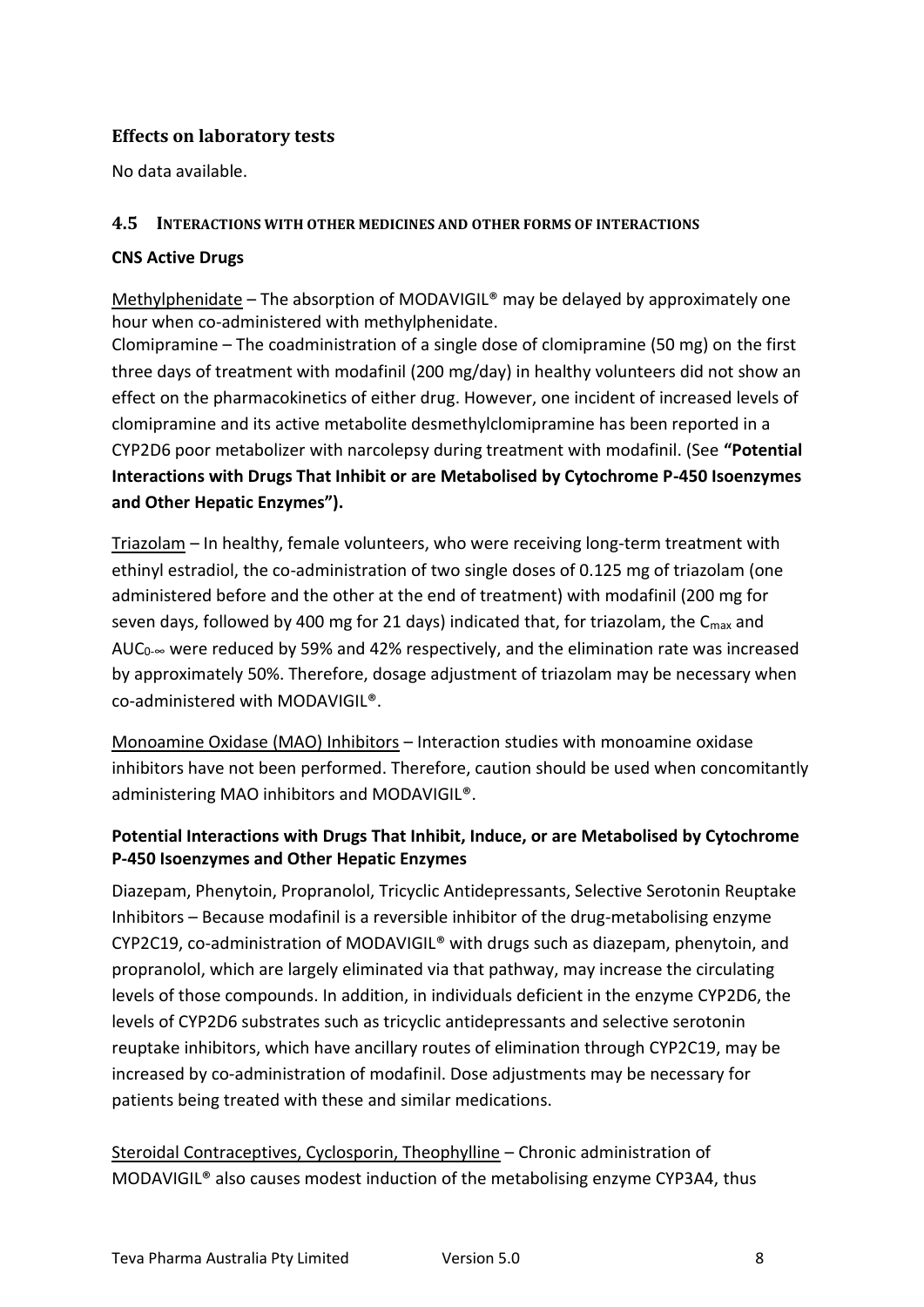reducing the levels of co-administered substrates for that enzyme system, such as steroidal contraceptives, cyclosporin and to a lesser degree, theophylline. Dose adjustments may be necessary for patients being treated with these and similar medications.

Inducers or Inhibitors of CYP3A4 – Co-administration of potent inducers of CYP3A4 (e.g., carbamazepine, phenobarbital, rifampicin) or inhibitors of CYP3A4 (e.g., ketoconazole, itraconazole) could alter the levels of modafinil due to the partial involvement of that enzyme in the metabolic elimination of the compound (see **"Patients (Women) Using Contraception"**).

Warfarin, Phenytoin – The exposure of human hepatocytes to modafinil *in vitro* produced an apparent concentration-related suppression of expression of CYP2C9 activity. The clinical relevance of this finding is unclear, since no other indication of CYP2C9 suppression has been observed. However, monitoring of prothrombin times is suggested as a precaution for the first several months of co-administration of MODAVIGIL® and warfarin, a CYP2C9 substrate, and thereafter whenever MODAVIGIL® dosing is changed. In addition, patients receiving MODAVIGIL® and phenytoin, a CYP2C9 substrate, concomitantly should be monitored for signs of phenytoin toxicity.

It should be noted that evaluation of drug interactions based on *in vitro* systems might not necessarily reflect those seen *in vivo* situations. This information should be used as a guide to assess the risks associated with the use of concomitant medications.

# **4.6 FERTILITY, PREGNANCY AND LACTATION**

# **Effects on fertility**

No effects on fertility were observed in male or female rats treated with modafinil prior and throughout mating and gestation at oral doses up to 100 mg/kg/day (the highest dose investigated would have achieved systemic exposure levels less than human exposure at the maximum recommended dose). However, sufficiently high enough doses or large enough sample sizes to adequately assess effects on fertility were not used in the study.

Studies in animals have shown reproductive toxicity.

# **Use in pregnancy – Pregnancy Category D**

Modafinil is suspected to cause congenital malformations when administered during pregnancy. There are no adequate and well-controlled trials with MODAVIGIL® in pregnant women. Based on interim data from a pregnancy registry, the rate of major congenital malformations (e.g. cardiac anomalies, microcephaly) with armodafinil/modafinil) is approximately 17.3% compared to 3% in the general population. There have also been reports of spontaneous abortion and intrauterine growth restriction in association with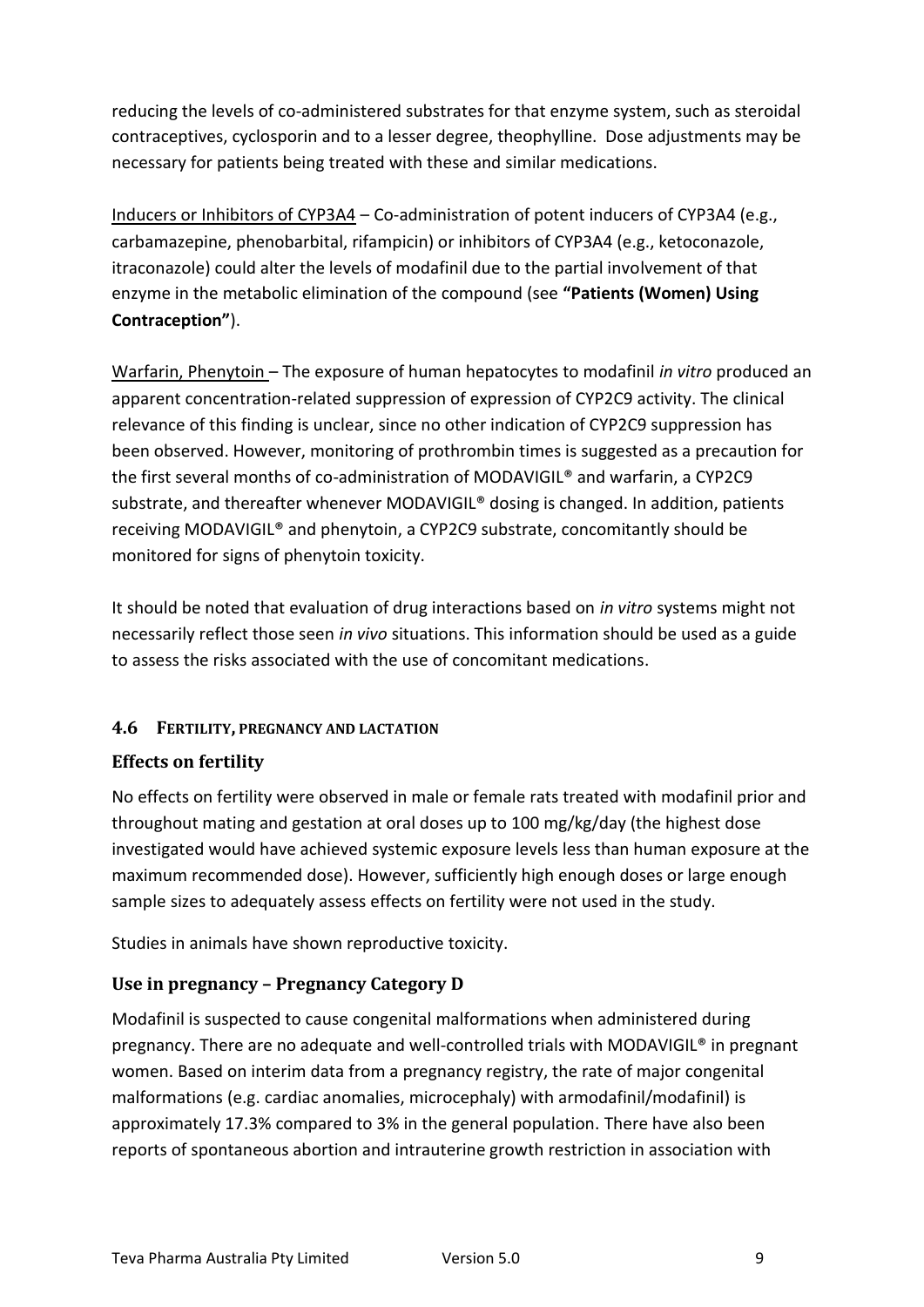modafinil. MODAVIGIL® should therefore not be used during pregnancy (see Section 4.3 CONTRAINDICATIONS and Section 4.4 SPECIAL WARNINGS AND PRECAUTIONS FOR USE).

Patients should be cautioned regarding the potential increased risk of pregnancy when using steroidal contraceptives (including the contraceptive pill, implants, injectables and hormone releasing intrauterine devices [IUDs]) with MODAVIGIL® and for two months after discontinuation of therapy (see Section 4.5 "**INTERACTIONS WITH OTHER MEDICINES AND OTHER FORMS OF INTERACTIONS"**).

Animal studies to assess the effects of modafinil on reproduction and the developing foetus were not conducted at adequately high doses or according to guidelines which would have been able to provide a comprehensive evaluation of the potential of modafinil to adversely affect fertility, or cause embryolethality or teratogenicity.

Embryotoxicity, in the absence of maternal toxicity, was observed in rats receiving oral modafinil throughout the period of organogenesis. At a dose of 200 mg/kg/day (less than human exposure at the maximum recommended daily clinical dose of 400 mg), there was an increase in resorption, hydronephrosis and skeletal variations. The no effect dose for these effects was 100 mg/kg/day. Embryotoxicity was not observed in rabbits receiving oral modafinil throughout organogenesis at doses up to 100 mg/kg/day (0.6 times the human exposure at the maximum recommended daily dose of 400 mg, based on AUC). However, neither of these studies used optimal doses for the evaluation of embryotoxicity. Although a threshold dose for embryotoxicity has been identified, the full spectrum of potential toxic effects on the foetus has not been characterised. Modafinil was embryotoxic in rats dosed during late gestation and lactation, or prior to and throughout mating and gestation, at oral doses ≥ 50 mg/kg/day; the no effect dose was 20 mg/kg/day (less than human exposure at the maximum recommended clinical daily dose of 400 mg).

# **Use in lactation.**

No developmental toxicity was noted postnatally in the offspring of rats given oral modafinil up to 100 mg/kg/day during late gestation and throughout lactation. The highest dose studied in these studies would have achieved systemic exposure levels less than human exposure at the maximum recommended dose.

Modafinil and/or its metabolites have been found in the milk of lactating rats. It is not known whether modafinil or its metabolites are excreted in human milk. Therefore, breastfeeding is not recommended during administration of modafinil.

# **4.7 EFFECTS ON ABILITY TO DRIVE AND USE MACHINES**

Patients should be cautioned about operating an automobile or other hazardous machinery until they are reasonably certain that MODAVIGIL® therapy will not adversely affect their ability to engage in such activities.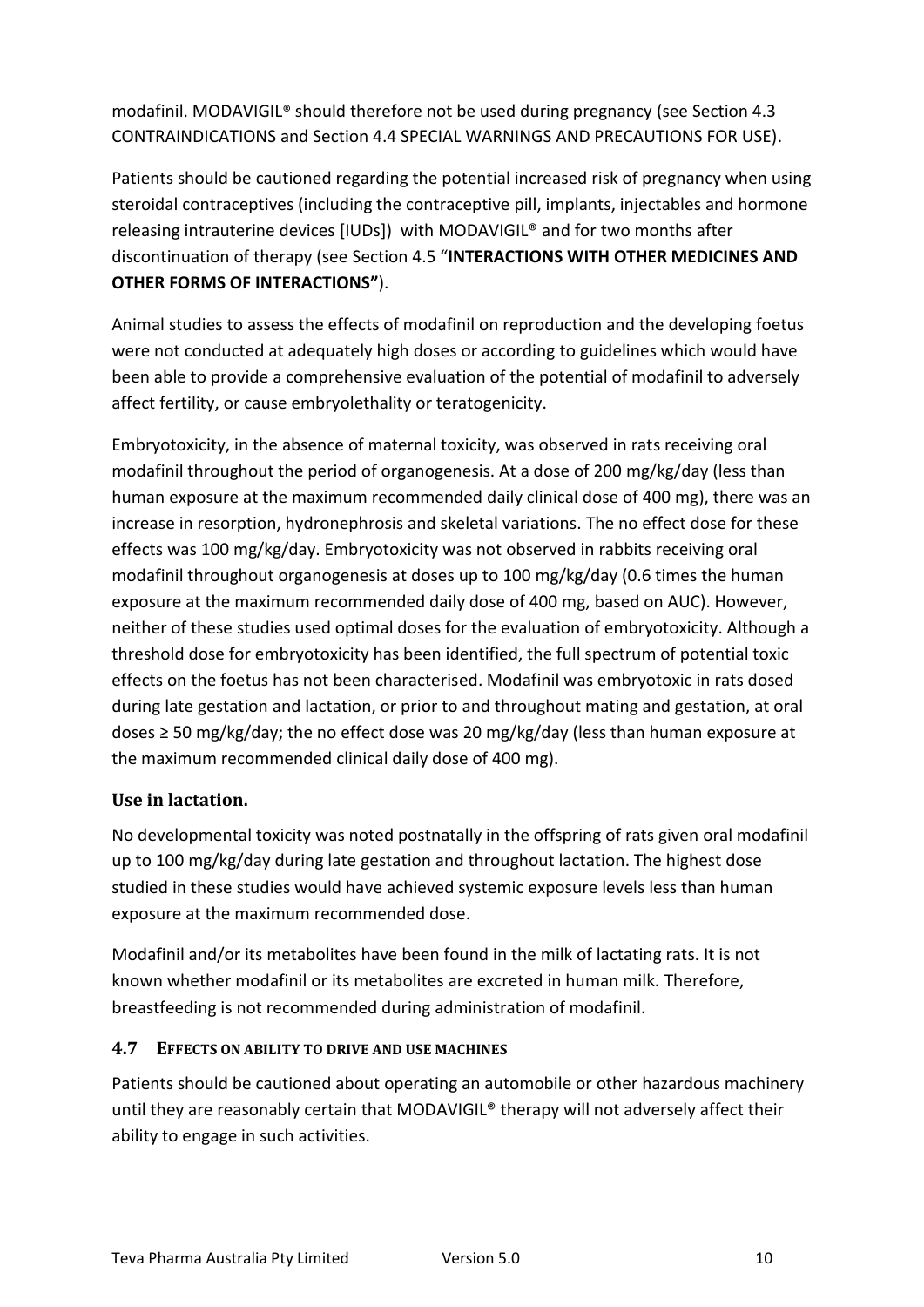# **4.8 ADVERSE EFFECTS (UNDESIRABLE EFFECTS)**

#### *Reporting suspected adverse effects*

Reporting suspected adverse reactions after registration of the medicinal product is important. It allows continued monitoring of the benefit-risk balance of the medicinal product. Healthcare professionals are asked to report any suspected adverse reactions at [www.tga.gov.au/reporting-problems.](http://www.tga.gov.au/reporting-problems)

#### **ADVERSE EFFECTS**

Modafinil has been evaluated for safety in over 3500 patients, of whom more than 2000 patients with excessive sleepiness associated with primary disorders of sleep and wakefulness were given at least one dose of modafinil. In clinical trials, modafinil has been found to be generally well tolerated and most adverse experiences were mild to moderate.

The most commonly observed adverse events ( $\geq$ 5%) associated with the use of MODAVIGIL® more frequently than placebo-treated patients in the placebo-controlled clinical studies in primary disorders of sleep and wakefulness were headache, nausea, nervousness, rhinitis, diarrhoea, back pain, anxiety, insomnia, dizziness, and dyspepsia. The adverse event profile was similar across these studies.

In the placebo-controlled clinical trials, 74 of the 934 patients (8%) who received MODAVIGIL® discontinued due to an adverse experience compared to 3% of patients that received placebo. The most frequent reasons for discontinuation that occurred at a higher rate for MODAVIGIL® than placebo patients were headache (2%), nausea, anxiety, dizziness, insomnia, chest pain and nervousness (each <1%). In a Canadian clinical trial, a 35 year old obese narcoleptic male with a prior history of syncopal episodes experienced a 9-second episode of asystole after 27 days of modafinil treatment (300 mg/day in divided doses).

#### *Incidence in Controlled Trials*

The following table (**Table 1**) presents the adverse experiences that occurred at a rate of 1% or more and were more frequent in patients treated with MODAVIGIL® than in placebo patients in the principal, placebo-controlled clinical trials.

The prescriber should be aware that the figures provided below cannot be used to predict the frequency of adverse experiences in the course of usual medical practice, where patient characteristics and other factors may differ from those occurring during clinical studies. Similarly, the cited frequencies cannot be directly compared with figures obtained from other clinical investigations involving different treatments, uses, or investigators. Review of these frequencies, however, provides prescribers with a basis to estimate the relative contribution of drug and non-drug factors to the incidence of adverse events in the population studied.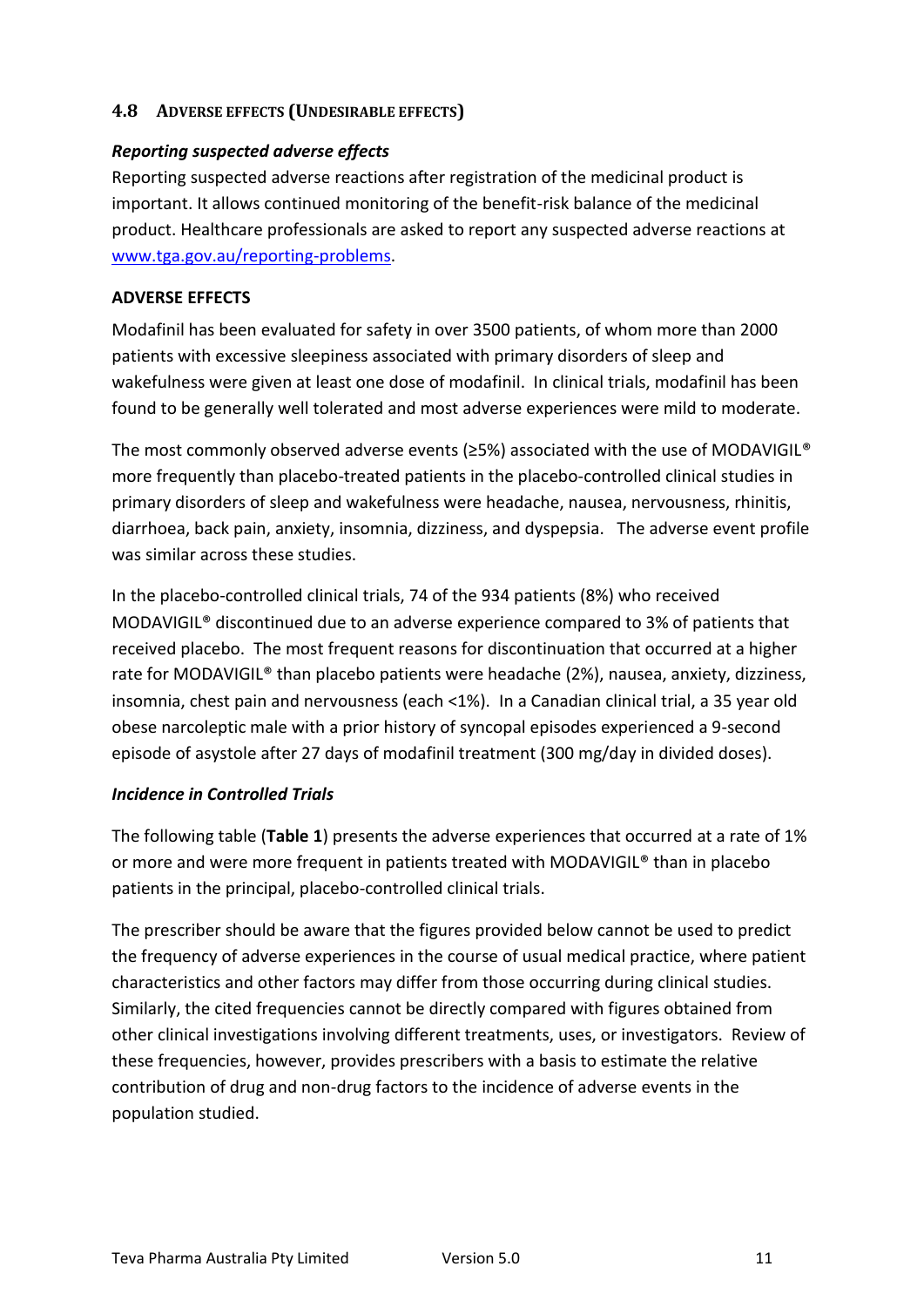# **Table 1. Incidence of Treatment-Emergent Adverse Experiences in Parallel-Group, Placebo-Controlled Clinical Trials<sup>1</sup> in Narcolepsy, OSAHS, and SWSD with MODAVIGIL® (200mg. 300mg. 400mg).**

| <b>Body System</b>      | Preferred Term                       | Modafinil<br>$(n=934, %)$ | Placebo<br>$(n=567, %)$ |
|-------------------------|--------------------------------------|---------------------------|-------------------------|
| Body as a whole         | Headache                             | 34                        | 23                      |
|                         | Back pain                            | 6                         | 5                       |
|                         | Flu syndrome                         | 4                         | 3                       |
|                         | Chest pain                           | 3                         | $\mathbf{1}$            |
|                         | Chills                               | 1                         | 0                       |
|                         | Neck rigidity                        | $\mathbf{1}$              | 0                       |
| Cardiovascular system   | Hypertension                         | 3                         | $\mathbf{1}$            |
|                         | Tachycardia                          | $\overline{2}$            | $\mathbf{1}$            |
|                         | Palpitation                          | $\overline{2}$            | 1                       |
|                         | Vasodilatation                       | $\overline{2}$            | 0                       |
| Digestive system        | Nausea                               | 11                        | 3                       |
|                         | Diarrhoea                            | 6                         | 5                       |
|                         | Dyspepsia                            | 5                         | 4                       |
|                         | Dry mouth                            | 4                         | $\overline{2}$          |
|                         | Anorexia                             | 4                         | $\mathbf{1}$            |
|                         | Constipation                         | $\overline{2}$            | 1                       |
|                         | Abnormal liver function <sup>2</sup> | 2                         | 1                       |
|                         | Flatulence                           | $\mathbf{1}$              | 0                       |
|                         | Mouth ulceration                     | 1                         | 0                       |
|                         | Thirst                               | 1                         | 0                       |
|                         |                                      |                           |                         |
| Haemic/Lymphatic system | Eosinophilia                         | $\mathbf{1}$              | 0                       |
| Metabolic/Nutritional   | Oedema                               | $\mathbf{1}$              | 0                       |
| Nervous                 | Nervousness                          | $\overline{7}$            | 3                       |
|                         | Insomnia                             | 5                         | 1                       |
|                         | Anxiety                              | 5                         | 1                       |
|                         | <b>Dizziness</b>                     | 5                         | 4                       |
|                         | Depression                           | $\overline{2}$            | 1                       |
|                         | Paraesthesia                         | 2                         | 0                       |
|                         | Somnolence                           | 2                         | 1                       |
|                         | Hypertonia                           | $\mathbf 1$               | $\pmb{0}$               |
|                         | Dyskinesia <sup>3</sup>              | $\mathbf{1}$              | $\pmb{0}$               |
|                         | Hyperkinesia                         | $\mathbf{1}$              | 0                       |
|                         | Agitation                            | 1                         | 0                       |
|                         | Confusion                            | $\mathbf{1}$              | 0                       |
|                         | Tremor                               | $\mathbf{1}$              | $\pmb{0}$               |
|                         | <b>Emotional lability</b>            | $\mathbf{1}$              | 0                       |
|                         | Vertigo                              | $\mathbf{1}$              | 0                       |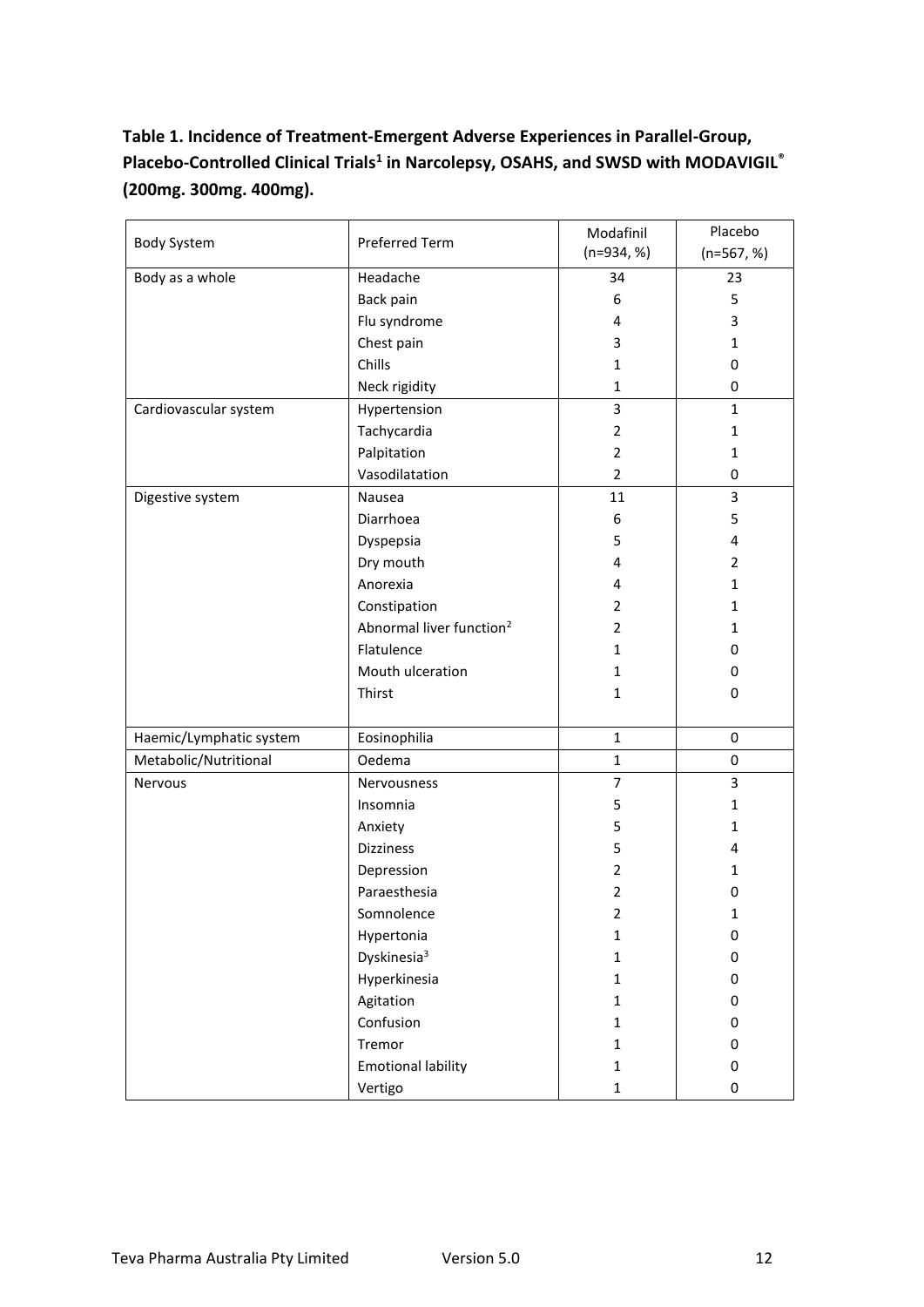| Respiratory           | Rhinitis          | 7 | 6        |
|-----------------------|-------------------|---|----------|
|                       | Pharyngitis       | 4 |          |
|                       | Lung disorder     |   |          |
|                       | Epistaxis         |   |          |
|                       | Asthma            |   | 0        |
| Skin/Appendages       | Sweating          |   | O        |
|                       | Herpes simplex    |   | ŋ        |
| <b>Special Senses</b> | Amblyopia         |   | $\Omega$ |
|                       | Abnormal vision   |   |          |
|                       | Taste perversion  |   |          |
|                       | Eye pain          |   | 0        |
| Urogenital            | Urine abnormality |   | U        |
|                       | Haematuria        |   |          |
|                       | Pyuria            |   |          |

\* Six double-blind, placebo controlled clinical studies in narcolepsy, OSAHS and SWSD

1. Events reported by at least 1% of patients treated with MODAVIGIL® that were more frequent than in the placebo group are included; incidence is rounded to the nearest 1%. The adverse experience terminology is coded using a standard modified COSTART Dictionary.

Events for which the MODAVIGIL® incidence was at least 1%, but equal to or less than placebo are not listed in the table. These events included the following: infection, pain, accidental injury, abdominal pain, hypothermia, allergic reaction, asthenia, fever, viral infection, neck pain, migraine, abnormal electrocardiogram, hypotension, tooth disorder, vomiting, periodontal abscess, increased appetite, ecchymosis, hyperglycaemia, peripheral oedema, weight loss, weight gain, myalgia, leg cramps, arthritis, cataplexy, thinking abnormally, sleep disorder, increased cough, sinusitis, dyspepsia, bronchitis, rash, conjunctivitis, ear pain, dysmenorrhoea<sup>4</sup>, urinary tract infection

- 2. Elevated liver enzymes
- 3. Oro-facial dyskinesias
- 4. Incidence adjusted for gender

# **POST-MARKETING EXPERIENCE**

Post Marketing Experience for MODAVIGIL®, principally from spontaneous reporting based on reporting rates and not incidence rates, has documented the following adverse events.

| Common    | $1/100$ to <1/10     |
|-----------|----------------------|
| Uncommon  | 1/1,000 to <1/100    |
| Rare      | 1/10,000 to <1/1,000 |
| Very rare | $<$ 1/10,000         |

# *Cardiac disorders*

| Rare      | Palpitations                                 |
|-----------|----------------------------------------------|
| Very rare | Ischaemic heart disease, cardiac arrhythmias |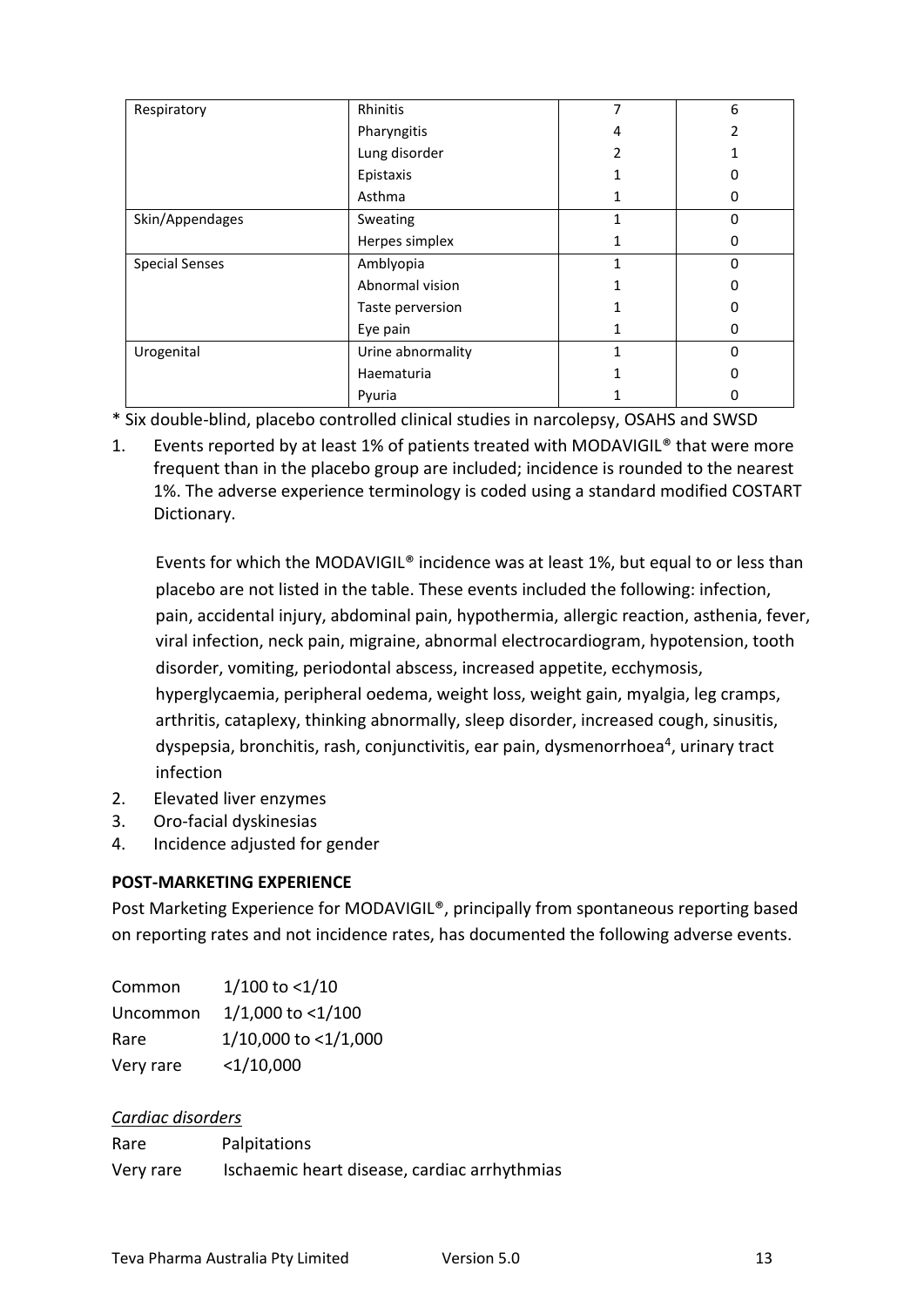#### *Gastrointestinal disorders*

Rare Dry mouth, nausea, diarrhoea, vomiting, abdominal pain

#### *General disorders*

Rare Tolerance, chest pain, lack of efficacy, condition aggravated, malaise, fatigue Very rare Oedema

#### *Immune system disorders*

Very rare Multi-organ system hypersensitivity reactions, urticaria (hives), angioedema, anaphylaxis

#### *Investigations*

| Rare      | Increased hepatic enzymes, increased gamma-GT, weight increase, weight |
|-----------|------------------------------------------------------------------------|
|           | decrease, blood pressure increased                                     |
| Verv Rare | Abnormal ECG                                                           |

#### *Musculoskeletal and connective tissue disorders*

Rare Muscle weakness

#### *Nervous system disorders*

| Uncommon  | Headache                                                          |
|-----------|-------------------------------------------------------------------|
| Rare      | Dizziness, tremor, paraesthesia, dyskinesia                       |
| Very rare | Dyskinesias, including reports of tardive dyskinesia; convulsions |

#### *Psychiatric disorders*

Rare Nervousness, agitation, irritability, psychomotor hyperactivity, depression, anxiety, confusion, insomnia, suicide attempt, aggravated depression, psychosis, mania, delusions, hallucinations, suicidal ideation, thinking abnormal and aggression

#### *Renal and urinary disorders*

Rare Foul urine odour

# *Skin and subcutaneous tissue disorders*

Rare Rash, acne, eczema, pruritus Very rare Serious or life threatening rash, including erythema multiforme, Stevens Johnson Syndrome (SJS), Toxic Epidermal Necrolysis (TEN), and Drug Rash with Eosinophilia and System Symptoms (DRESS), and hyperhidrosis

#### *Vascular disorders*

Rare Hypertension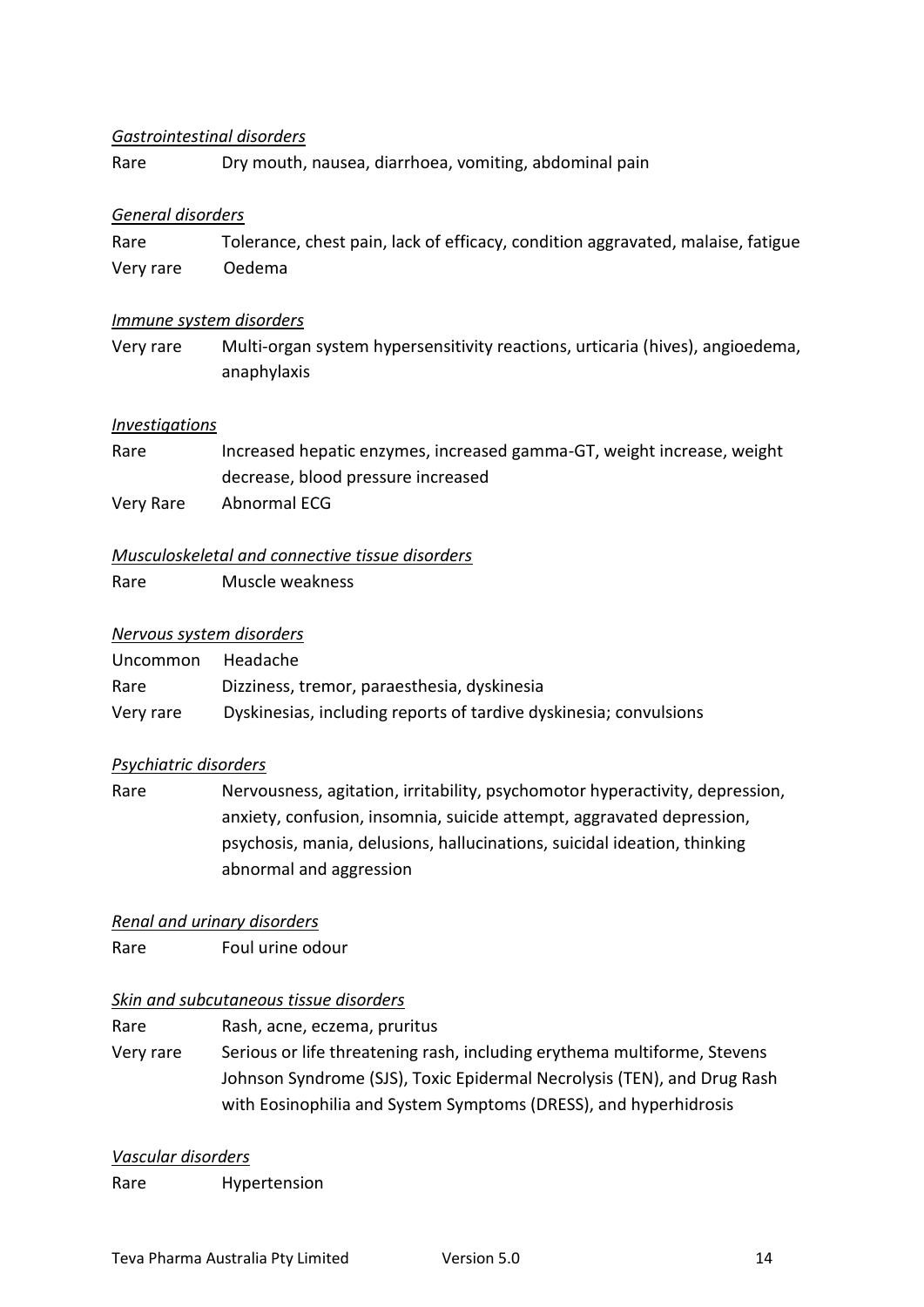# **4.9 OVERDOSE**

For information on the management of overdose, contact the Poisons Information Centre on 13 11 26 (Australia).

# **Symptoms**

A small number of individuals have each taken MODAVIGIL® at doses of 1000 mg/day (2.5 times the maximum recommended daily dose of 400 mg) or more. The adverse experiences observed were limited, expected and non-life threatening, and the patients recovered fully by the following day. The adverse experiences included excitation or agitation, insomnia and slight or moderate elevations in haemodynamic parameters. No specific organ toxicities were observed. Other observed high dose effects in clinical studies have included anxiety, irritability, aggressiveness, confusion, nervousness, tremor, palpitations, sleep disturbances, nausea, diarrhoea and decreased prothrombin time.

Death has occurred with modafinil overdose alone or in combination with other drugs.

Symptoms accompanying modafinil overdose, alone or in combination with other drugs, have included: insomnia; central nervous system symptoms such as restlessness, disorientation, confusion, agitation, anxiety, excitation and hallucination; digestive changes such as nausea and diarrhea; and cardiovascular changes such as tachycardia, bradycardia, hypertension and chest pain.

# **Management**

Management of overdosage is primarily symptomatic, as no specific antidote to the toxic effects of modafinil overdose has been identified. Overdoses should be managed empirically, with supportive care, including cardiovascular monitoring.

# **5 PHARMACOLOGICAL PROPERTIES**

# **5.1 PHARMACODYNAMIC PROPERTIES**

# **Mechanism of action**

The precise mechanism(s) through which modafinil promotes wakefulness is unknown. Modafinil has wake-promoting actions but a pharmacological profile that is distinct from sympathomimetic amines, which increase wakefulness by other mechanisms.

Modafinil does not bind to most of the potentially relevant receptors for sleep/wake regulation, including those for noradrenaline, serotonin, dopamine, GABA, adenosine, histamine-3 and benzodiazepines. Modafinil is not a direct- or indirect-acting dopamine receptor agonist and is inactive in several *in vivo* preclinical models capable of detecting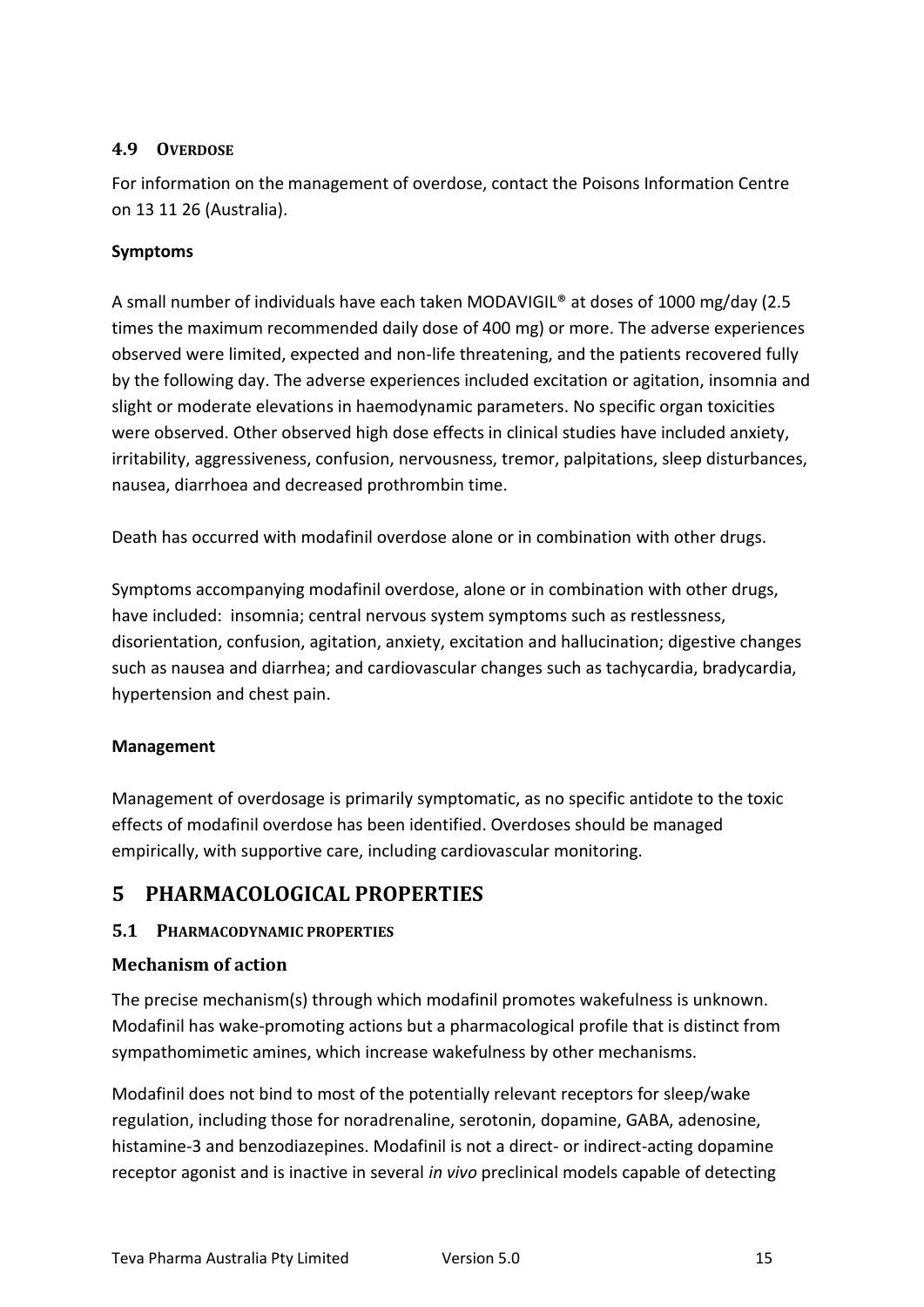enhanced dopaminergic activity. *In vitro*, modafinil binds to the dopamine reuptake site with low affinity and causes an increase in extracellular dopamine, but no increase in dopamine release. Modafinil does not appear to be a direct or indirect α1-adrenergic agonist. Although modafinil-induced wakefulness can be attenuated by the α1-adrenergic receptor antagonist prazosin, modafinil has no activity in assay systems known to be responsive to the  $\alpha$ -adrenergic agonists.

In rats, the wakefulness induced by amphetamine, but not modafinil, was antagonised by the dopamine receptor antagonist haloperidol. In cats, modafinil evoked neuronal activation in brain regions different from methylphenidate and amphetamine. Modafinil served as a positive reinforcer for cocaine in monkeys and was partially discriminated as stimulant-like in rats (see Section 4.4 **"SPECIAL WARNINGS AND PRECAUTIONS FOR USE, Dependence Potential").**

The optical enantiomers of modafinil have similar pharmacological actions in mice, but have not been studied individually in humans. The two major metabolites of modafinil, modafinil acid and modafinil sulfone, showed little CNS-activating activity in animal studies.

Modafinil in humans restores and/or improves the level of wakefulness. Changes are found in electrophysiological parameters reflecting alertness (ratio of power of alpha rhythm to power of theta rhythm), starting from a dose of 100 mg in the morning. An increase is seen in latency periods in the multiple sleep latency test, starting from 200 mg in the morning. Modafinil opposes the impairment of cognitive (in particular, memory), psychomotor and neurosensory performance induced by sleep deprivation. This activity is observed in the absence of any modifications of appetite or behaviour.

Morning administration of 200 mg does not appear to affect nocturnal sleep. Administration of 100 mg morning and noon may prolong the subjective time taken to fall asleep. Evening administration may disturb sleep. This pharmacodynamic activity does not appear to affect the autonomic nervous system.

# **Clinical trials**

Studies reported here were multicenter, randomized, double-blind, placebo-controlled parallel-group clinical trials. The efficacy criteria reported for the trials included:

- Maintenance of Wakefulness Test (MWT), which quantitatively measures the patient's ability to resist sleep and maintain wakefulness. The patients were asked to attempt to remain awake without using extraordinary measures. The test was terminated after 20 minutes if no sleep occurred or 10 minutes after sleep onset.
- Clinical Global Impression of Change (CGI-C), which is a 7-point scale ranging from "Very Much Worse" to "Very Much Improved" from baseline; it was assessed by an independent clinician who had no access to any data about the patients other than a measure of their baseline severity.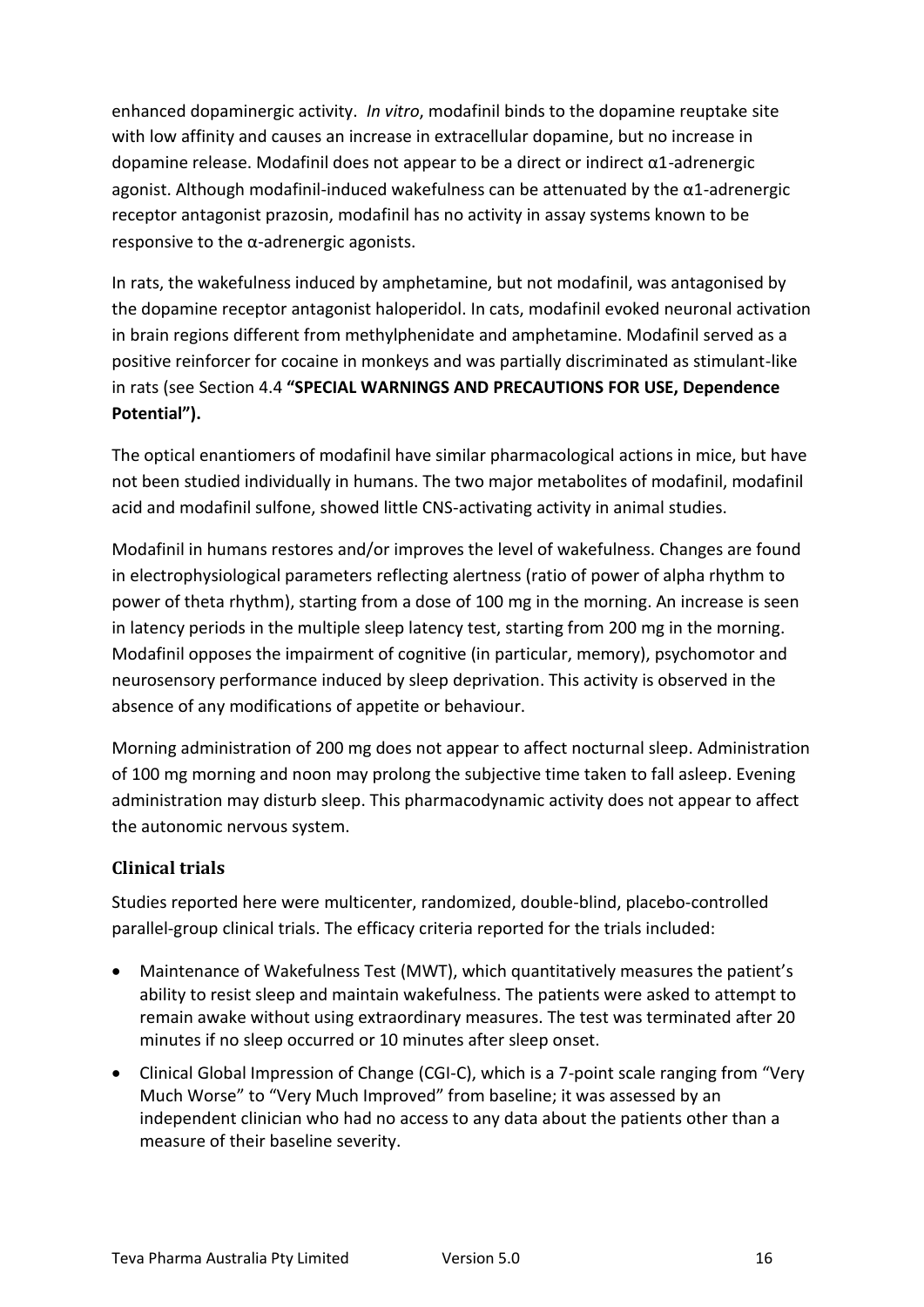• Epworth Sleepiness Scale (ESS), which is a recall-based questionnaire devised to provide a measurement of the subject's general level of day-to-day sleepiness, or preferably, sleep propensity.

### **Narcolepsy**

The effectiveness of MODAVIGIL® in reducing the excessive sleepiness (ES) associated with narcolepsy was established in two US 9-week, multicentre, placebo-controlled, two-dose (200mg per day and 400mg per day) parallel-group, double-blind studies of outpatients who met the ICD-9 and American Sleep Disorders Association criteria for narcolepsy (which are also consistent with the American Psychiatric Association DSM-IV criteria). These criteria include either:

- Recurrent daytime naps or lapses into sleep that occur almost daily for at least three months, plus sudden bilateral loss of postural muscle tone in association with intense emotion (cataplexy), or
- A complaint of excessive sleepiness or sudden muscle weakness with associated features: sleep paralysis, hypnagogic hallucinations, automatic behaviours, disrupted major sleep episode; and polysomnography demonstrating one of the following: sleep latency less than 10 minutes or rapid eye movement (REM) sleep latency less than 20 minutes.

In addition, for entry into these studies, all patients were required to have objectively documented excessive daytime sleepiness, a Multiple Sleep Latency Test with two or more sleep onset REM periods, and the absence of any clinically significant active medical or psychiatric disorder.

In both studies, the primary measures of effectiveness were 1) sleep latency, as assessed by the MWT and 2) the change in the patient's overall disease status, as measured by the CGI-C. For a successful trial, both measures had to show significant improvement.

Patients in both MODAVIGIL® treatment groups were able to stay awake longer than those receiving placebo, and were rated by an independent clinician as having a significant improvement in illness. A statistically significantly enhanced ability to remain awake was shown on the MWT and the CGI-C scale (see Tables 2 and 3)

# **Obstructive Sleep Apnoea/Hypopnoea Syndrome (OSAHS):**

The results from two major phase 3 clinical trials of modafinil in patients with OSAHS are presented in **Tables 2** and **3**. The effectiveness of MODAVIGIL® in reducing the excessive sleepiness associated with OSAHS was established in two clinical trials. In both studies, patients were enrolled who met the International Classification of Sleep Disorders (ICSD) criteria for OSAHS (which are also consistent with the American Psychiatric Association DSM-IV criteria). These criteria include either, 1) excessive sleepiness or insomnia, plus frequent episodes of impaired breathing during sleep, and associated features such as loud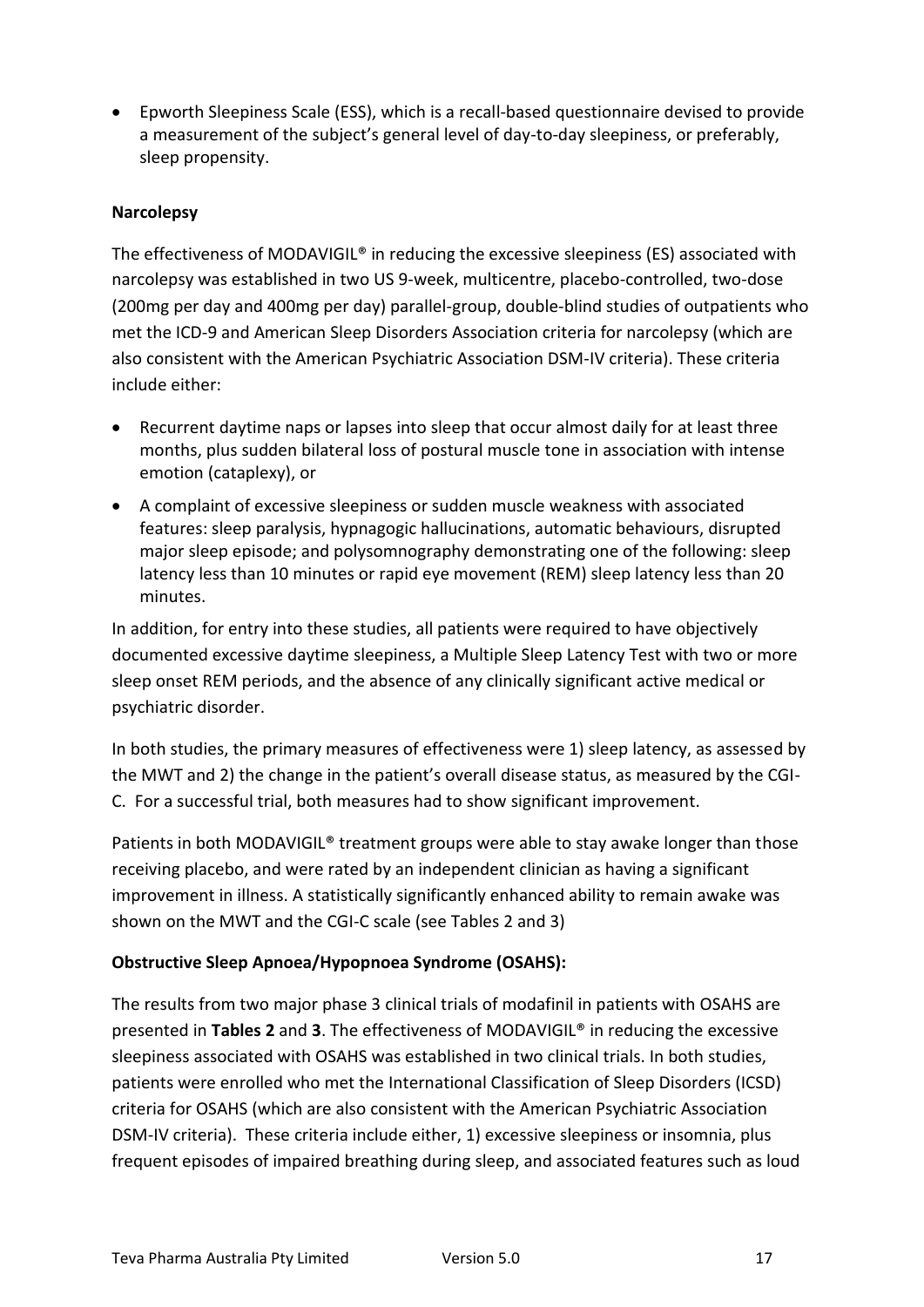snoring, morning headaches and dry mouth upon awakening; or 2) excessive sleepiness or insomnia and polysomnography demonstrating one of the following: more than five obstructive apnoeas, each greater than 10 seconds in duration, per hour of sleep and one or more of the following: frequent arousals from sleep associated with the apnoeas, bradytachycardia, and arterial oxygen desaturation in association with the apnoeas. In addition, for entry into these studies, all patients were required to have excessive sleepiness as demonstrated by a score ≥10 on the Epworth Sleepiness Scale, despite treatment with continuous positive airway pressure (CPAP). Evidence that CPAP was effective in reducing episodes of apnoea/hypopnea was required along with documentation of CPAP use.

Study 303 (n = 327) assessed the efficacy and safety of two doses of modafinil (200 mg and 400 mg per day) in the treatment of excessive sleepiness in patients with established OSAHS, despite partial or satisfactory use of continuous positive airway pressure (CPAP) therapy. The primary efficacy variables for study 303 were MWT and CGI-C. Study 402 (n = 157) provides supportive data for modafinil 400mg per day in the treatment of excessive sleepiness in patients with established OSAHS, despite the use of effective CPAP therapy. The primary efficacy variable for study 402 was ESS.

Clinically significant improvements were reported for each parameter and for both doses of modafinil compared to placebo in Study 303 out to 12 weeks' double-blind treatment, and Study 402 out to 4 weeks' double-blind treatment (see Tables 2 and 3).

In a 12 month open-label extension period for Study 303 in which patients titrated their daily dose of modafinil according to clinical response, ESS scores remained consistently improved compared to baseline values in both those previously on modafinil and those previously on placebo.

For OSAHS, modafinil has been shown to produce clinically meaningful reductions in excessive sleepiness and its adverse effects on quality of life, in both the short and long term.

# **Shift Work Sleep Disorder (SWSD):**

Two clinical trials conducted in patients with shift work sleep disorder provide information on the efficacy of modafinil in this indication. The moderate to severe subgroup of patients with SWSD for whom MODAVIGIL<sup>®</sup> is indicated is defined by the inclusion criteria in the pivotal clinical trials. These criteria included a CGI-S (Clinical Global Impression of Severity) rating of at least "moderately ill" (relating to ES on shift nights) at baseline, a mean sleep latency of no more than 6 minutes on the Multiple Sleep Latency Test (MSLT) and no more than 87.5% sleep efficiency (time sleeping/time in bed).

All patients met the International Classification of Sleep Disorders (ICSD-10) criteria for chronic SWSD (which are consistent with the American Psychiatric Association DSM-IV criteria for Circadian Rhythm Sleep Disorder: Shift Work Type*)*. Patients were enrolled if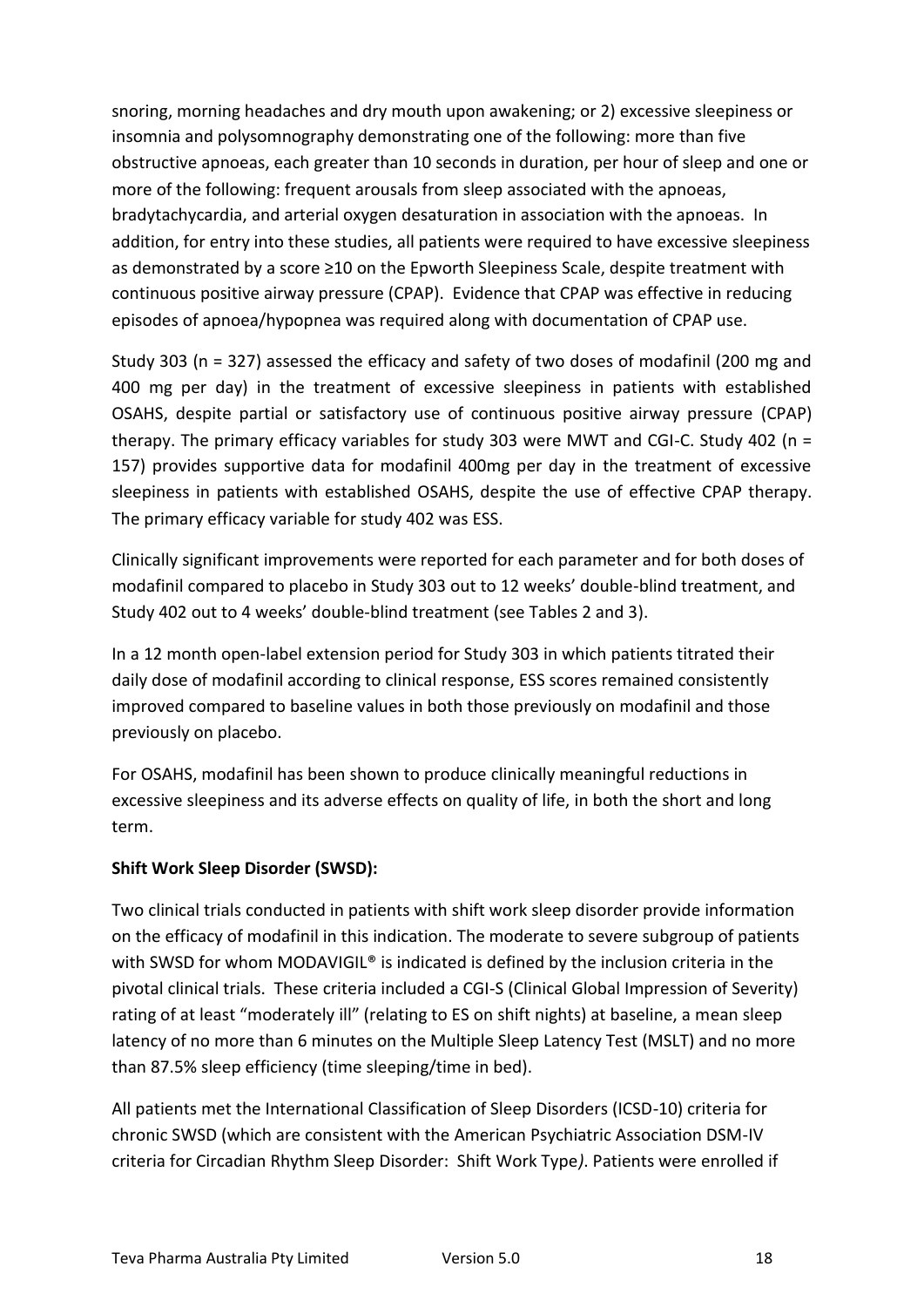they worked at least 5 night shifts per month (of which at least 3 nights were consecutive) and planned to maintain this schedule for the duration of the double-blind portion of the study. Each night shift was no longer than 12 hours in duration and included at least 6 hours between the hours of 2200 and 0800. Patients with any other disorder that might account for their excessive sleepiness were excluded.

Placebo or modafinil was taken 30 to 60 minutes before each night shift. Having worked three consecutive night shifts, patients were admitted to the sleep centre for a fourth, simulated night shift (= a study visit), during which the various efficacy parameters were assessed.

Study 305 (n = 209) evaluated the efficacy and safety of 12 weeks' therapy with modafinil at a dose of 200 mg as treatment for adults with excessive sleepiness associated with chronic shift work sleep disorder. The primary efficacy variables were MSL-MSLT and CGI-C. Statistically significant improvements were seen for patients in the modafinil group when compared to patients in the placebo group for both of the primary endpoint measures (see **Tables 2** and **4**).

Study 306 (n = 278) evaluated the safety and impact on Quality of Life of 12 weeks of modafinil therapy at dosages of 200 or 300mg once daily as treatment for adults with excessive sleepiness associated with shift work sleep disorder. The potential impact of modafinil treatment on quality-of-life was assessed by measuring the mean changes from baseline to week 12 using the following measures:

- Functional Outcomes of Sleep Questionnaire (FOSQ)
- 36-Item Short Form Health Survey (SF-36)

In Study 306, modafinil treatment appeared to have a clinically meaningful effect on patient quality of life as assessed by the FOSQ. For the patients in the modafinil 300 mg/day group, improvement from baseline to week 12 was statistically significant for the total score ( $p =$ 0.0126), and for the individual scores for vigilance ( $p = 0.0123$ ), activity level ( $p = 0.0055$ ) and general productivity ( $p = 0.0041$ ) when compared with placebo. Although not statistically significant, the p-values for the change from baseline for the modafinil-200mg/day treatment group showed a trend toward significance.

Improvement was observed in the mental component score of SF-36 at all time points for patients in the modafinil-treated groups compared with the placebo-treated group. Statistical significance was observed at endpoint with the modafinil 300 mg/day group for the mental component summary ( $p = 0.0113$ ), vitality ( $p < 0.0001$ ) and role emotion ( $p =$ 0.0444) when compared with placebo.

In a 12-month open label extension period for Study 306, improvements in FOSQ total score and in the SF-36 mental composite score at endpoint were of the same magnitude as those seen in the double-blind period, and were considered clinically meaningful.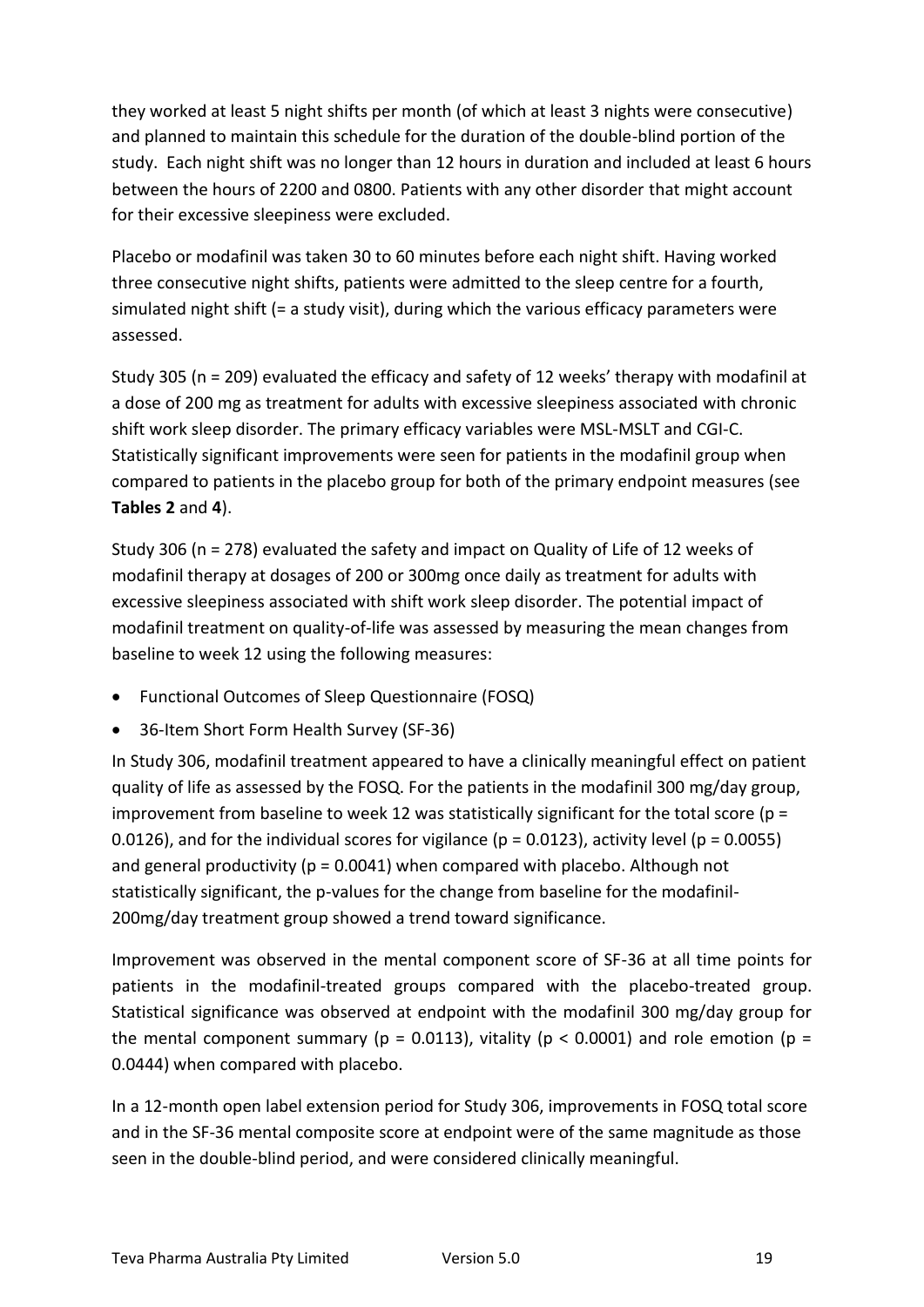In SWSD, modafinil has been shown to produce clinically meaningful reductions in excessive sleepiness and had positive impact on quality of life, in both the short and long term.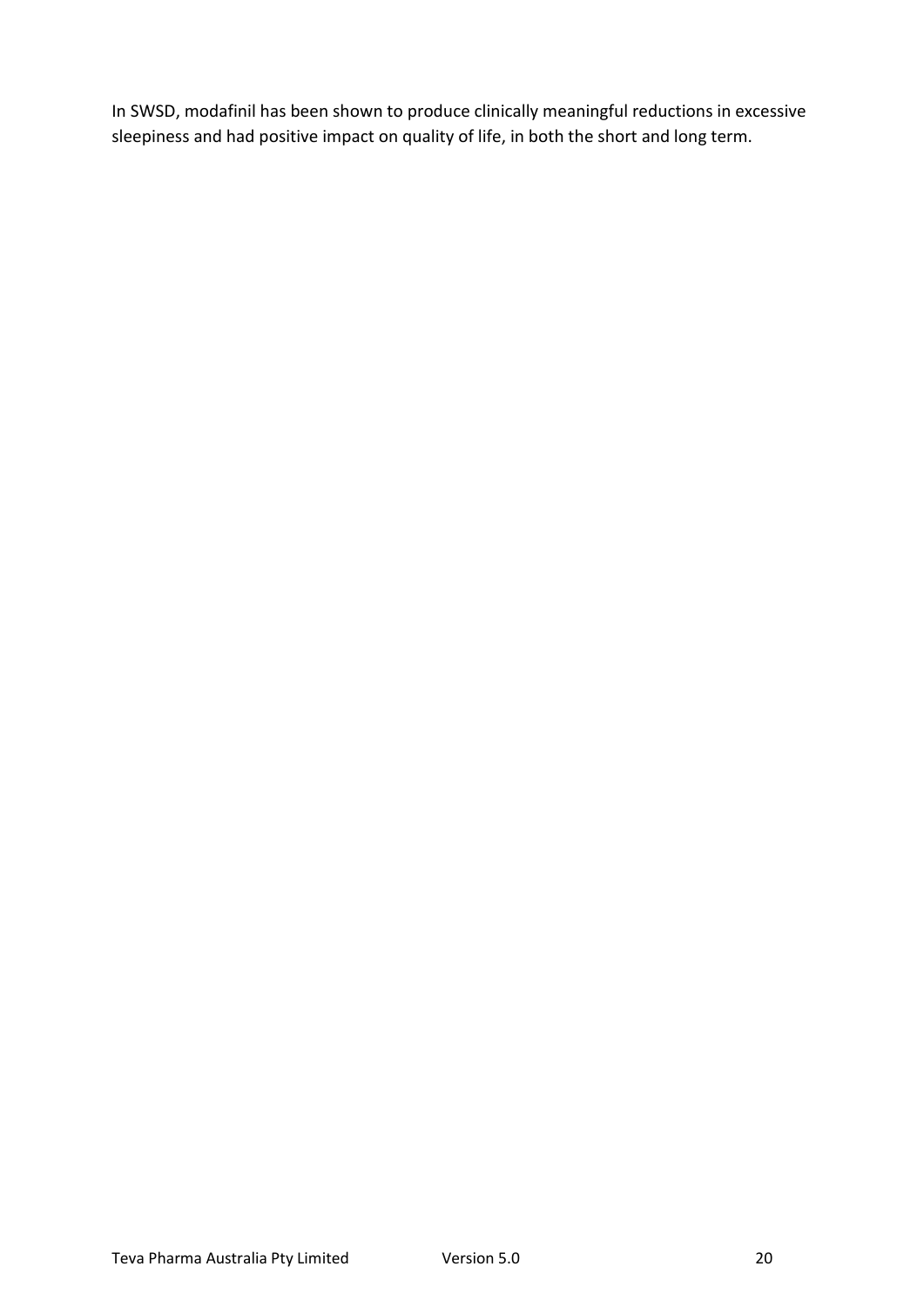|                                           | Study                | 400 mg       | 200 mg       | Placebo        |
|-------------------------------------------|----------------------|--------------|--------------|----------------|
| CGI-C number (%) improved<br>at end-point | Narcolepsy Study 301 | 62 (72)      | 61(64)       | 34 (37)        |
| p-values compared to<br>placebo           |                      | $p = 0.0001$ | $p = 0.0001$ | not applicable |
| CGI-C number (%) improved<br>at end-point | Narcolepsy Study 302 | 52 (60)      | 48 (58)      | 33(38)         |
| p-values compared to<br>placebo           |                      | $p = 0.0026$ | $p = 0.0044$ | not applicable |
| CGI-C number (%) improved<br>at end-point | OSAHS Study 303      | 63 (68%)     | 60 (61%)     | 37 (37%)       |
| p-values compared to<br>placebo           |                      | $p = 0.0001$ | $p = 0.0009$ | not applicable |
| CGI-C number (%) improved<br>at end-point | SWSD Study 305       | --           | 66 (74%)     | 37 (36%)       |
| p-values compared to<br>placebo           |                      | $- -$        | $p = 0.0001$ | not applicable |

# **Table 2. Summary of the pivotal US clinical studies of MODAVIGIL® as measured by defined CGI-C responder rates**

Percent of patients with at least minimal improvement at endpoint on CGI-C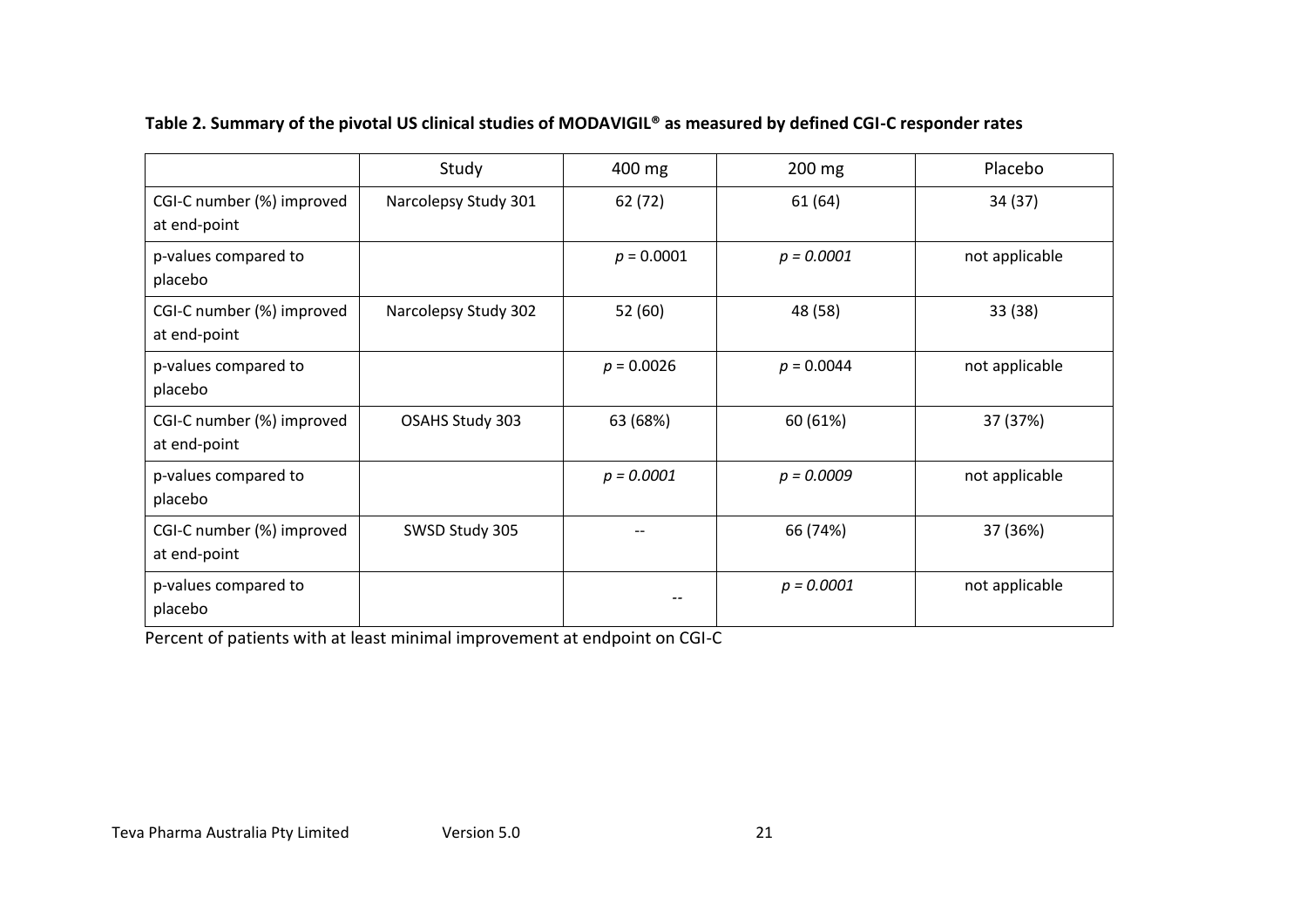|                            |           | Maintenance of Wakefulness Test                  |            |                                                  |              |                                       | <b>Epworth Sleepiness Scale</b> |                                       |                |
|----------------------------|-----------|--------------------------------------------------|------------|--------------------------------------------------|--------------|---------------------------------------|---------------------------------|---------------------------------------|----------------|
|                            |           | <b>Modafinil</b>                                 |            | <b>Modafinil</b>                                 |              | <b>Modafinil</b>                      |                                 | <b>Modafinil</b>                      |                |
|                            |           | 200 mg per day                                   |            | 400 mg per day                                   |              | 200 mg per day                        |                                 |                                       | 400 mg per day |
| <b>Disorder</b><br>(Study) |           | <b>Sleep latency</b><br>difference<br>$(mins)^a$ | $p$ value  | <b>Sleep latency</b><br>difference<br>$(mins)^a$ | $p$ value    | <b>ESS</b><br>difference <sup>a</sup> | $p$ value                       | <b>ESS</b><br>difference <sup>a</sup> | p value        |
| <b>Narcolepsy</b><br>(301) | $N = 285$ | 3.1                                              | $p=0.0001$ | 3.8                                              | $p=0.0001$   | 2.2                                   | $p=0.0005$                      | 2.9                                   | $p=0.0001$     |
| <b>Narcolepsy</b><br>(302) | $N = 273$ | 2.9                                              | $p=0.0001$ | 2.6                                              | $p=0.0001$   | 2.6                                   | $p=0.0001$                      | 4.0                                   | $p=0.0001$     |
| <b>OSAHS (303)</b>         | $N = 327$ | 2.7                                              | $p=0.0001$ | 2.6                                              | $p = 0.0001$ | 2.7                                   | $p=0.0001$                      | 2.7                                   | $p = 0.0001$   |

 **Table 3: Summary of clinical trial data in patients with narcolepsy or OSAHS following treatment with modafinil**

Data in changes from baseline to endpoint for modafinil *vs* placebo, unless otherwise stated

**<sup>a</sup>**Positive value = modafinil better than placebo, negative value = modafinil worse than placebo

**b** Difference in absolute value over placebo at endpoint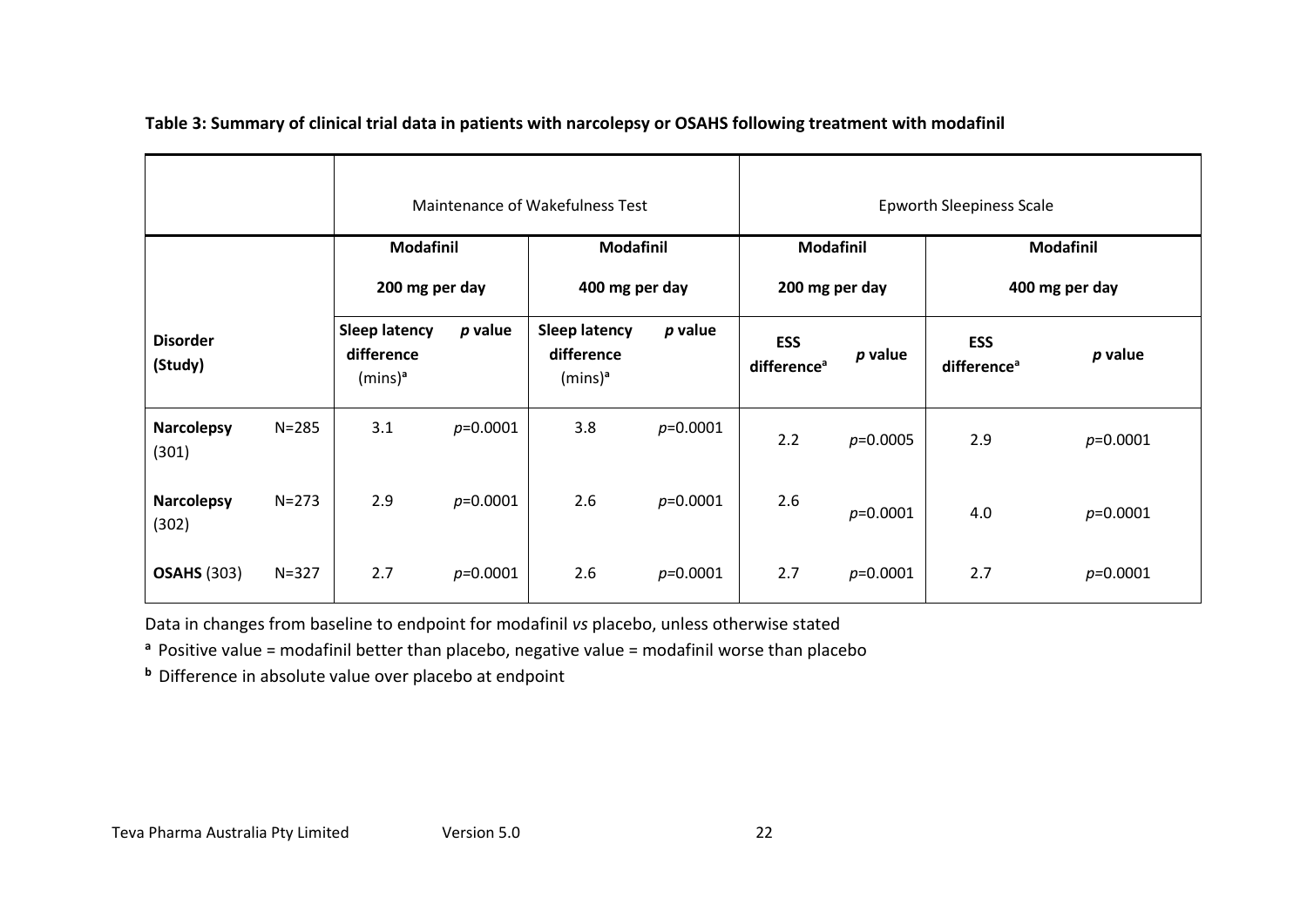|                    |             | Modafinil         | Placebo         | p-value |
|--------------------|-------------|-------------------|-----------------|---------|
|                    |             | 200 <sub>mg</sub> | $(N=96)$        | (ANOVA) |
|                    |             | $(N=86)$          |                 |         |
| <b>Baseline</b>    | mean $±$ sd | $2.07 \pm 1.53$   | $2.04 \pm 1.82$ |         |
| Endpoint           | mean $±$ sd | $3.77 \pm 4.32$   | $2.37 \pm 2.73$ |         |
| Change at endpoint | mean $±$ sd | $1.70 \pm 3.79$   | $0.34 \pm 2.77$ | 0.0022  |
|                    | range       | - 4.1 to 14.0     | $-10.9$ to 8.1  |         |

# **Table 4: SWSD study 305 sleep latency (mins) from MSLT at endpoint**

# **5.2 PHARMACOKINETIC PROPERTIES**

Modafinil is a racemic compound, whose enantiomers have different pharmacokinetics (eg. the half-life of the *l*-isomer is approximately three times that of the *d*-isomer in humans). The enantiomers do not interconvert. At steady state, total exposure to the *l*-isomer is approximately three times that of the *d*-isomer. The trough concentration (C<sub>minss</sub>) of circulating modafinil after once daily dosing consists of 90% of the *l*-isomer and 10% of the *d*-isomer.

# **Absorption**

Modafinil is slowly absorbed with an absorption half-life of approximately 1 hour. Peak plasma concentrations ( $C_{max}$ ) of approximately 3.3mg/L are reached 3 hours ( $t_{max}$ ) after administration of a 200 mg dose. Both the area under the plasma concentration curve (AUC), and the peak plasma concentration show dose-proportionality in the 50 to 400 mg range. The absolute oral bioavailability could not be determined due to the aqueous insolubility (< 1mg/mL) of modafinil, which precluded intravenous administration. Food has no effect on the overall bioavailability of modafinil; however, its absorption  $(t_{max})$  may be delayed by approximately one hour if taken with food.

# **Distribution**

Modafinil is well distributed in body tissue with an apparent volume of distribution (~0.9 L/kg) larger than the volume of total body water (0.6 L/kg). Modafinil is weakly bound to plasma proteins (62%), mainly to albumin. At serum concentrations obtained at steady state after doses of 200 mg/day, modafinil exhibits no displacement of protein binding of warfarin, diazepam, or propranolol.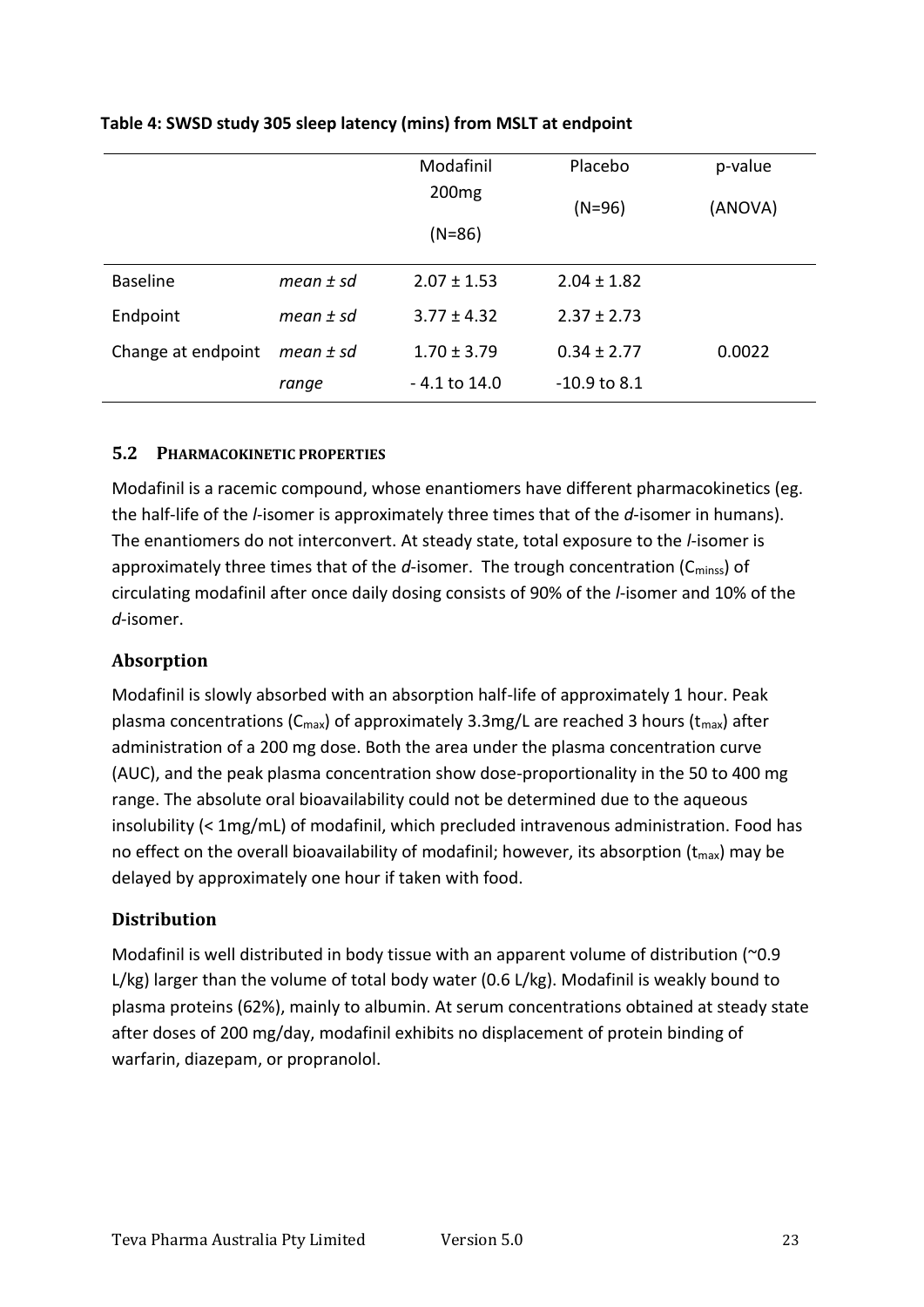# **Metabolism**

Metabolism occurs through hydrolytic deamination, S-oxidation, aromatic ring hydroxylation, and glucuronide conjugation. Less than 10% of an administered dose is excreted as the parent compound. In a clinical study using radiolabelled modafinil, a total of 81% of the administered radioactivity was recovered in 11 days post-dose, predominantly in the urine (80% vs. 1% in the faeces).

The chief metabolite (40-50% of the dose) is acid modafinil, which has no pharmacological activity. The excretion of modafinil and its metabolites is chiefly renal, with a small proportion being eliminated unchanged (< 10%).

Only two metabolites reach appreciable concentrations in plasma, i.e., acid modafinil and modafinil sulfone. In preclinical models, modafinil acid, modafinil sulfone, 2- [(diphenylmethyl)sulfonyl]acetic acid and 4-hydroxy modafinil, were inactive or did not appear to mediate the arousal effects of modafinil.

In humans, modafinil shows a possible induction effect on its own metabolism after chronic administration of doses ≥ 400 mg/day. *In vitro* studies with human hepatocytes and liver microsomes have shown induction of metabolising enzymes CYP3A4 and CYP1A1/2, and inhibition of CYP2C19 (see Section 4.5 **"INTERACTIONS WITH OTHER MEDICINES AND OTHER FORMS OF INTERACTIONS"**).

# **Excretion**

The major route of elimination (~90%) is metabolism, primarily by the liver, with subsequent renal elimination of the metabolites. The elimination half-life of modafinil after multiple doses is about 10-12 hours. Urine alkalinisation has no effect on the elimination of modafinil.

# **Special Populations**

*Children:* The pharmacokinetics of modafinil have not been studied in children.

*Age effect:* A slight decrease (~20%) in the oral clearance of modafinil was observed in subjects with a mean age of 63 years (range: 53 to 73 years). The clearance of modafinil may be reduced in the elderly.

*Gender Effect:* The pharmacokinetics of modafinil are not affected by gender.

*Race effect:* The influence of race on the pharmacokinetics of modafinil has not been studied.

*Renal impairment:* The pharmacokinetics of modafinil were not significantly influenced in patients with severe chronic renal failure (creatinine clearance ≤ 20mL/min), but the exposure to modafinil acid (an inactive metabolite) was increased 9 fold.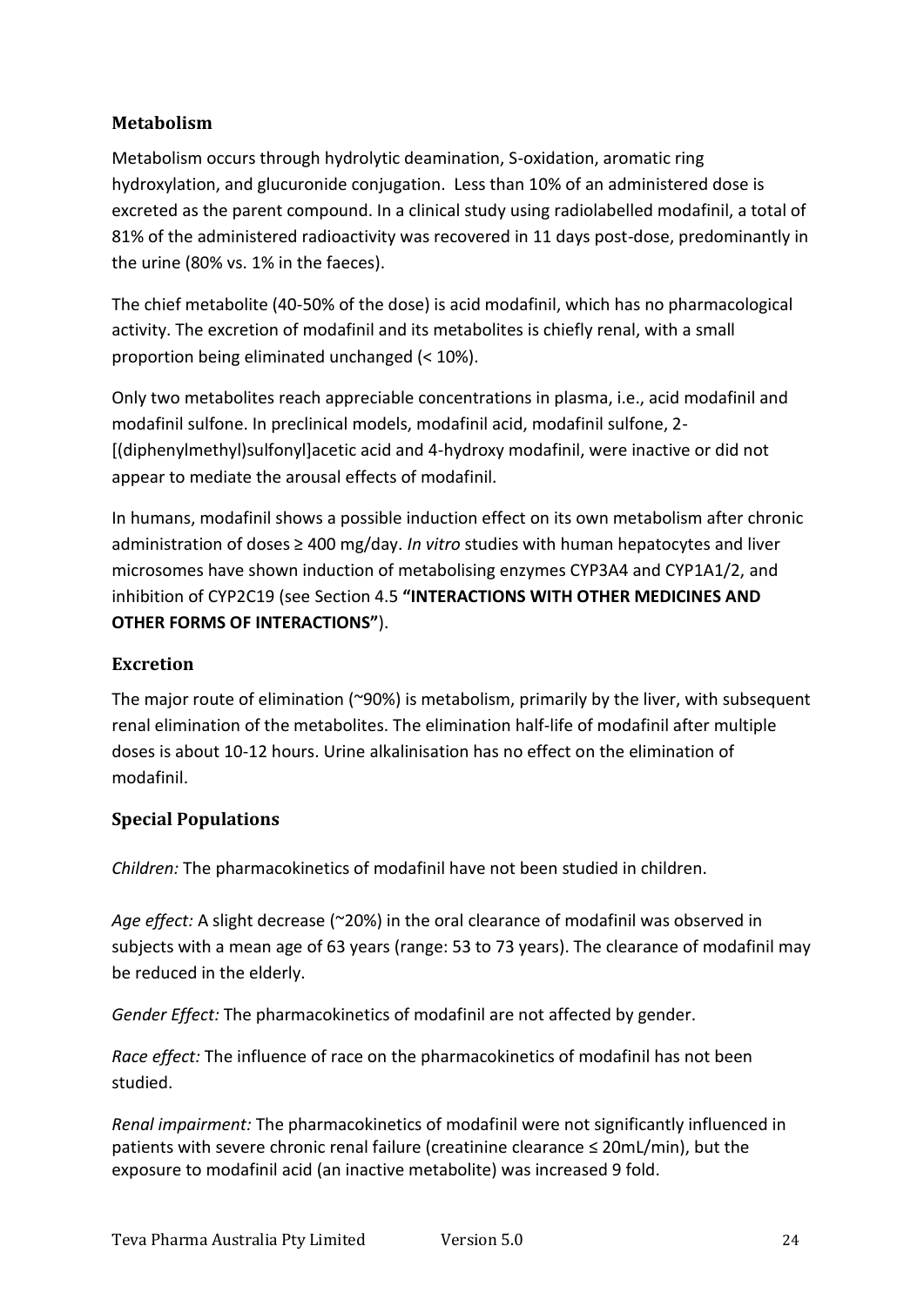*Hepatic impairment:* The oral clearance of modafinil was decreased by about 60% and the steady state concentration was doubled in patients with severe chronic hepatic impairment.

# **5.3 PRECLINICAL SAFETY DATA**

# **Genotoxicity**

There was no consistent evidence for genotoxic activity of modafinil in *in vitro* assays of gene mutation (reverse mutation in *S. typhimurium* and *E. coli*, forward mutation in Chinese hamster V79 fibroblasts) or in the chromosomal damage assay (human lymphocytes *in vitro*, Chinese hamster bone marrow cells *in vivo*, mouse micronucleus assay). Modafinil did not increase unscheduled DNA synthesis in rat hepatocytes. In a cell transformation assay in BALB/3T3 mouse embryo cells, modafinil did not cause an increase in the frequency of transformed foci in the presence or absence of metabolic activation.

# **Carcinogenicity**

Carcinogenicity studies were conducted in which modafinil was administered in the diet to mice for 78 weeks and to rats for 104 weeks at doses up to 60 mg/kg/day. The highest dose studied in these studies would have achieved systemic exposure levels less than human exposure at the maximum recommended dose. There was no evidence of tumourigenesis associated with modafinil administration in these studies; however, the carcinogenic potential of modafinil has not been fully evaluated.

# **6 PHARMACEUTICAL PARTICULARS**

# **6.1 LIST OF EXCIPIENTS**

Each MODAVIGIL® tablet contains 100 mg of modafinil and also lactose, pregelatinised maize starch, microcrystalline cellulose, croscarmellose sodium, povidone and magnesium stearate.

# **6.2 INCOMPATIBILITIES**

Incompatibilities were either not assessed or not identified as part of the registration of this medicine.

# **6.3 SHELF LIFE**

In Australia, information on the shelf life can be found on the public summary of the Australian Register of Therapeutic Goods (ARTG). The expiry date can be found on the packaging.

# **6.4 SPECIAL PRECAUTIONS FOR STORAGE**

Store below 25 degrees Celsius. Protect from Moisture Protect from Light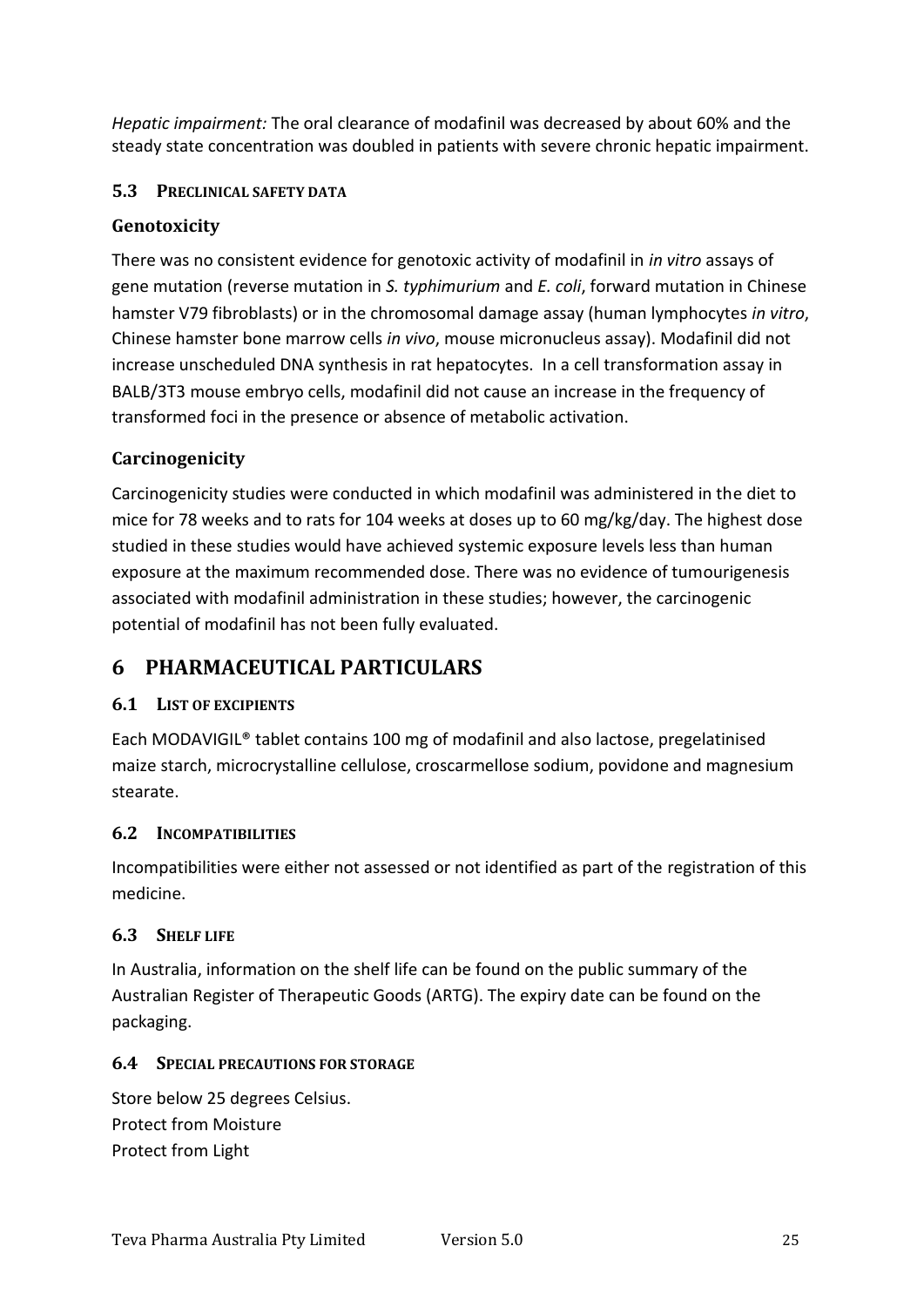# **6.5 NATURE AND CONTENTS OF CONTAINER**

MODAVIGIL<sup>®</sup> is registered in packs of 10, 30, 60 and 90<sup>1</sup> tablets supplied in PVC/PVDC/Al blister strips, each of which contains 10 tablets.

### **6.6 SPECIAL PRECAUTIONS FOR DISPOSAL**

In Australia, any unused medicine or waste material should be disposed of by taking to your local pharmacy.

# **6.7 PHYSICOCHEMICAL PROPERTIES**

Modafinil is a racemic compound and the chemical name is 2-[(diphenylmethyl)sulfinyl] acetamide. Modafinil is a white to off-white, crystalline powder that is practically insoluble in water and cyclohexane. It is sparingly to slightly soluble in ethanol and acetone.

# **Chemical structure**

The chemical structure is:

O O<br>CH-S-CH<sub>2</sub>-C-NH<sub>2</sub>

\* chiral centre

The molecular formula is  $C_{15}H_{15}NO_2S$  and the molecular weight is 273.35.

# **CAS number**

The CAS registry number is 68693-11-8.

# **7 MEDICINE SCHEDULE (POISONS STANDARD)**

Schedule 4 – Prescription Only Medicine

# **8 SPONSOR**

In **Australia:** Teva Pharma Australia Pty Ltd Level 1, 37 Epping Rd Macquarie Park NSW 2113 1800 288 382 [www.tevapharma.com.au](http://www.tevapharma.com.au/)

 $1$  not all pack sizes may be available.